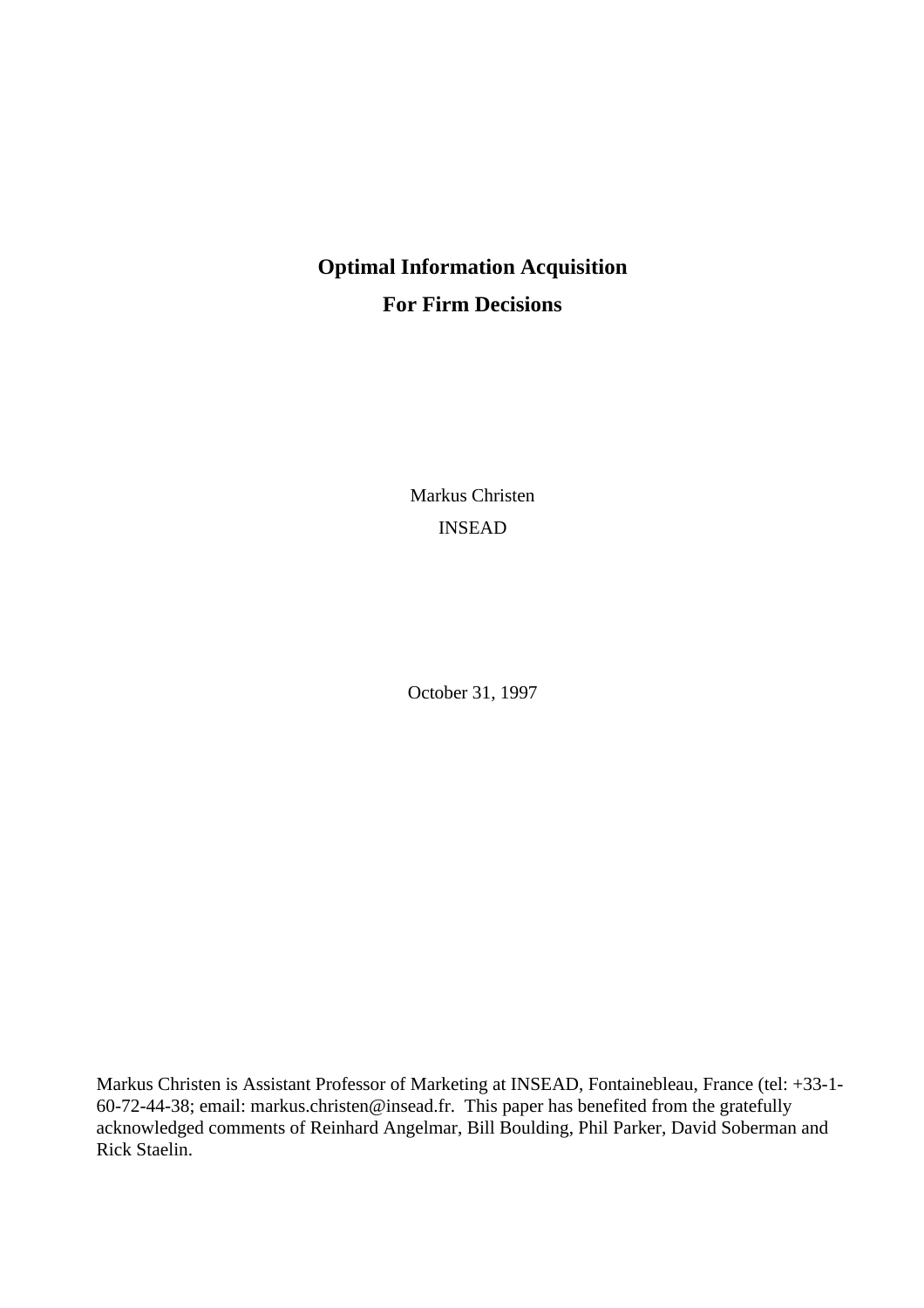## **Abstract**

Firms face increasing uncertainty and are confronted with an explosion of available data ignited by advances in information technology. Acquisition and management of information has become a major strategic task for a firm that wants to remain competitive. Though it has access to more detailed data than ever before, a firm lacks resources and time to process all data into insights useful for decision making. Consequently, it must decide which data to process and which to ignore, i.e., how to allocate its limited resources.

The optimal allocation of resources involves two kinds of decisions. First, a firm must decide which factors of a business environment, such as customer preferences, production costs, competitor behavior, economic conditions, etc. deserve attention. Second, it must decide whether it should develop detailed insights about a few of these factors or gain a broad understanding of all of them. In other words, it must trade off depth of information with breadth of information.

This paper is the first attempt in marketing to study these tradeoffs required for the optimal acquisition of information. Specifically, we are interested in answering the following questions: (1) Should competing firms prefer broad or detailed information? (2) What is the effect of firm and market characteristics, like the degree of uncertainty, the competitiveness of markets, or a firm's effectiveness in processing data? A better understanding of what data a firm should process is important for helping firms to cope with the information revolution and for assessing actual behavior. Moreover, these insights about "customer behavior" are of value to data sellers.

To answer these questions, we develop a game-theoretic model that consists of firms facing uncertainty about external conditions (i.e., market demand) and internal conditions (i.e., the firms' cost). The firms have access to data to learn more about these uncertain conditions and make better decisions. The transformation of data into information requires firm resources (e.g., management time) that are fixed and insufficient to process all data. The more resources allocated to some data, the more accurate the resulting information. Given the lack of resources, more accurate information about external conditions must be "bought" with less accurate information about internal conditions, and vice versa.

1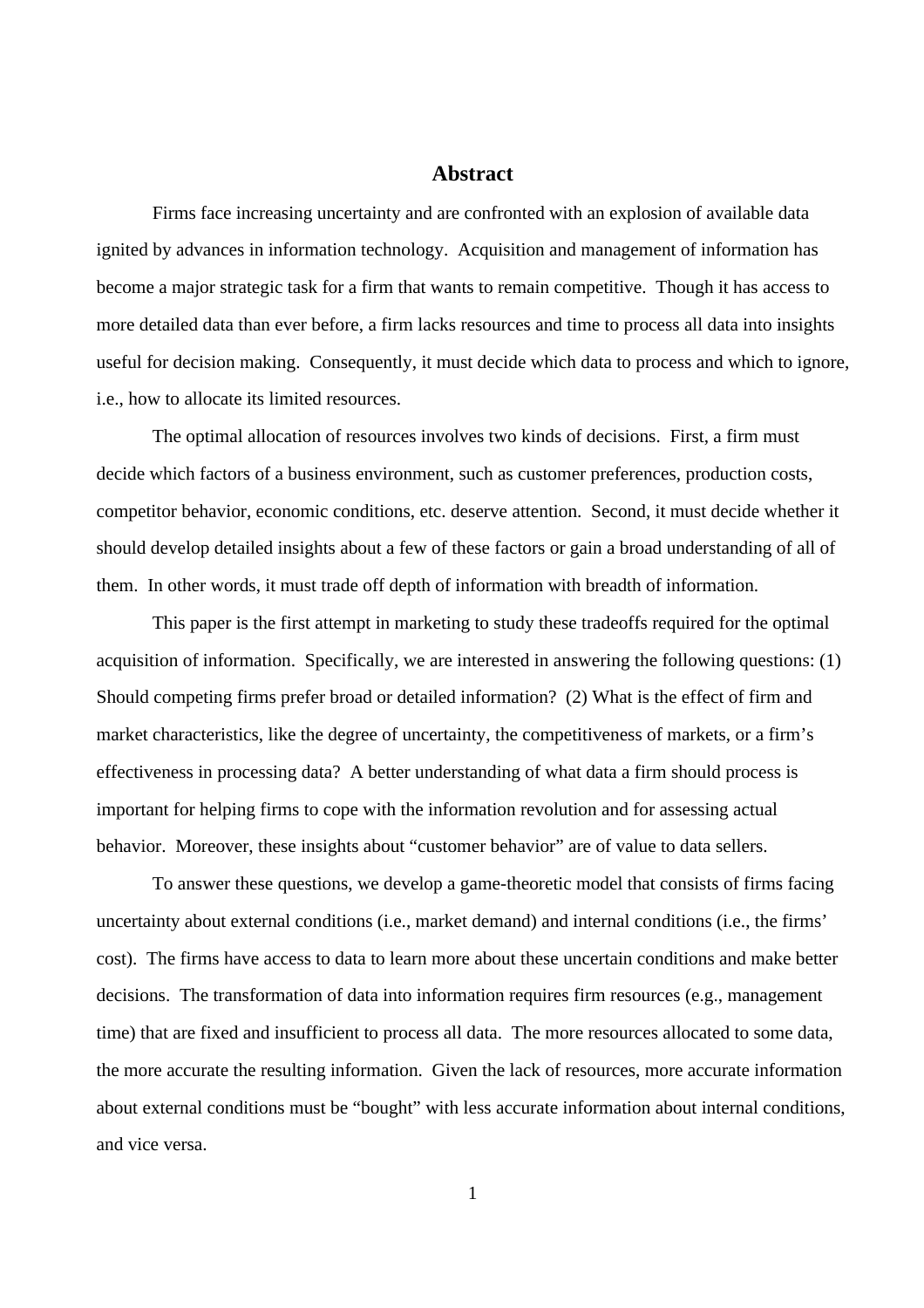The main finding of this paper is that often *firms should prefer detailed information to broad information, in particular when uncertainty is limited, competition is high, and firms' effectiveness in processing data into information is high.* Preferring depth over breadth of information is optimal even without differences between external and internal factors with respect to uncertainty or effectiveness in processing data. In equilibrium, when one firm focuses its resources on data about external conditions, a second identical firm always focuses on data about internal conditions.

This paper makes a number of important contributions to our understanding of a firm's information acquisition. First, it provides a framework grounded in economic theory to examine the allocation of resources to improve a firm's understanding of different factors that affect its future profits. Second, it offers a normative explanation for why firms sometimes ignore data about some factors that seem valuable and makes predictions under what conditions we should observe such behavior. For example, early in the product life cycle firms more likely prefer broad to detailed information, while in mature markets the preference should be reversed. However, there is no unambiguous rule of thumb for firms in many industries with increasing uncertainty, higher competition and rapid advances in information technology. Finally, the paper yields insights for data providers who need to assess the demand for different types and qualities of information. For example, in a highly uncertain environment a data provider should offer data about many factors rather than specializing into offering very complete data about a limited number of factors. (Information Acquisition, Strategic Decision Making, Game Theory)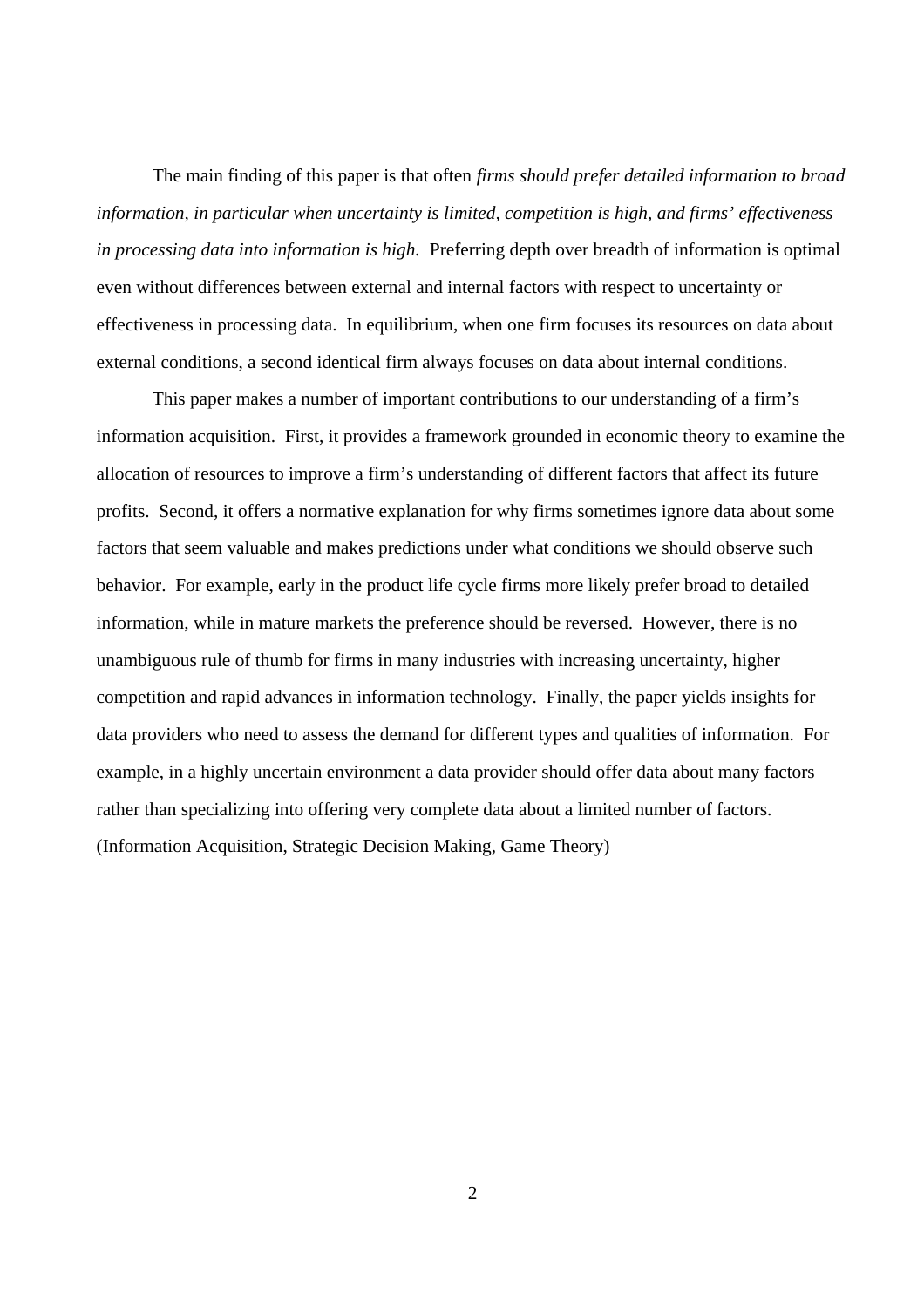*"The fox knows many little things, but the hedgehog knows one big thing." Archiluchus, Greek Poet*

# **1. Introduction**

Imagine a firm that is developing a new generation of widgets. The schedule for the product launch requires the firm to commit soon to the location and the size of the production facility for the widgets. Yet, the various forces that drive the impact of this decision on the firm's future profits are not fully understood. In particular, the firm is uncertain about the market potential, the production process, and the costs of input factors. However, the firm has access to data, such as reports from numerous internal cost and external market studies, to better understand these factors. Unfortunately, it lacks time and resources for paying full attention to all available data. By using more time and postponing the decision, the firm could fall behind its competitor. Increasing resources is not feasible in the short run. Consequently, it must decide which data to study in more detail and which to ignore. In other words, it must decide how to allocate its resources to data about demand conditions and to data about cost conditions. How should the firm make this decision? What is the optimal allocation of resources?

Acquisition and management of information has become one of the most important strategic issues for firms due to advances in information technology and increases in business uncertainty. According to Simon (1993), the allocation of managerial resources to learn about trends and events that matter most to a firm's future is a major strategic function of a firm. In a survey among European managers, 89% of the respondents indicated that knowledge is key to business success and gaining a competitive advantage its most important application (Murray and Myers 1997). Though firms today have access to larger amounts of more detailed and timely data than ever before, the typical firm is neither willing nor able to process all data to generate information (e.g., Deshpandé and Zaltman 1982; Simon 1957). Information technology provides little help since advances in data processing significantly lag advances in data collection and transmission (Blattberg, Glazer and Little 1994). As a result, there is considerable value in better understanding the widget firm's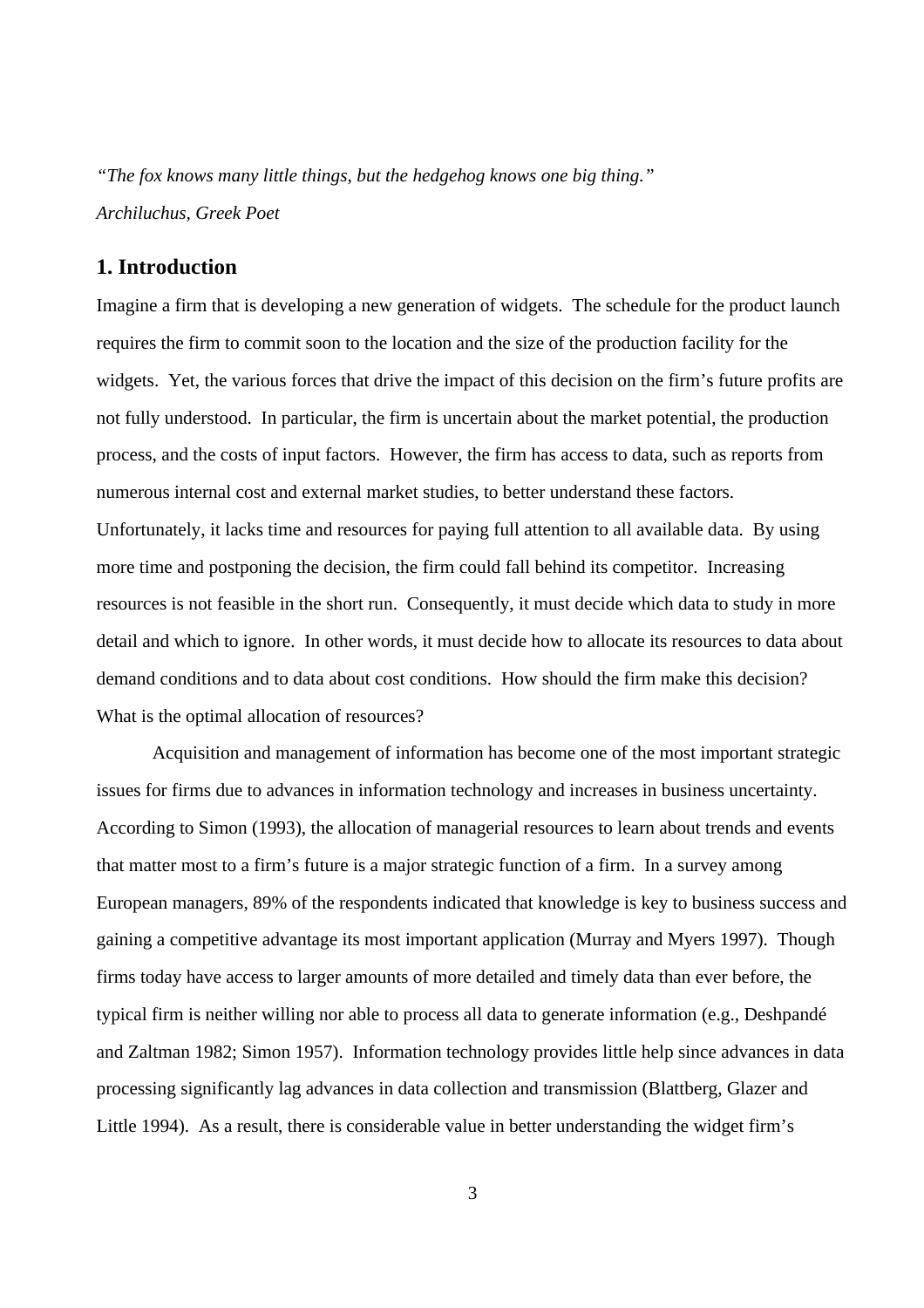information acquisition problem, for academics to study firm behavior, for consultants to help firms with similar problems, and for data providers to understand "consumer" behavior.

Though research concerning information processing and utilization for firm decisions has increased considerably over the past years, relatively little attention has been devoted to the subject of *how a firm should trade off detailed (deep) insights about a few business factors with a broad understanding of many business factors*. In other words, we do not know whether the widget firm should advise its managers to study some market reports and some cost reports or to concentrate on as many market (cost) reports as possible during the limited time available. In hindsight firms are often criticized for paying insufficient attention to some factors. For example, American car manufacturers underestimated their Japanese competitors. Firms like Sears and IBM lost sight of their customers (Fortune 1993). However, we have little normative guidance to assess a priori firms' information acquisition behavior.

The objective of our paper is to fill this gap by developing a game-theoretic model to study a firm's information acquisition problem. In particular, we are interested in answering the following questions: (1) Should competing firms prefer broad information to detailed information? (2) What is the impact of firm and market characteristics, like the degree of uncertainty, the competitiveness of a market, or a firm's effectiveness in processing data?

The next section describes the information acquisition problem in more detail and relates our paper to the relevant literature. In §3, we formally develop the model and provide the analytic solutions of the two-stage game. Insights from a number of model extensions and potential limitations of our research are discussed in §4. The paper concludes with a summary of the results and a discussion of their implications.

4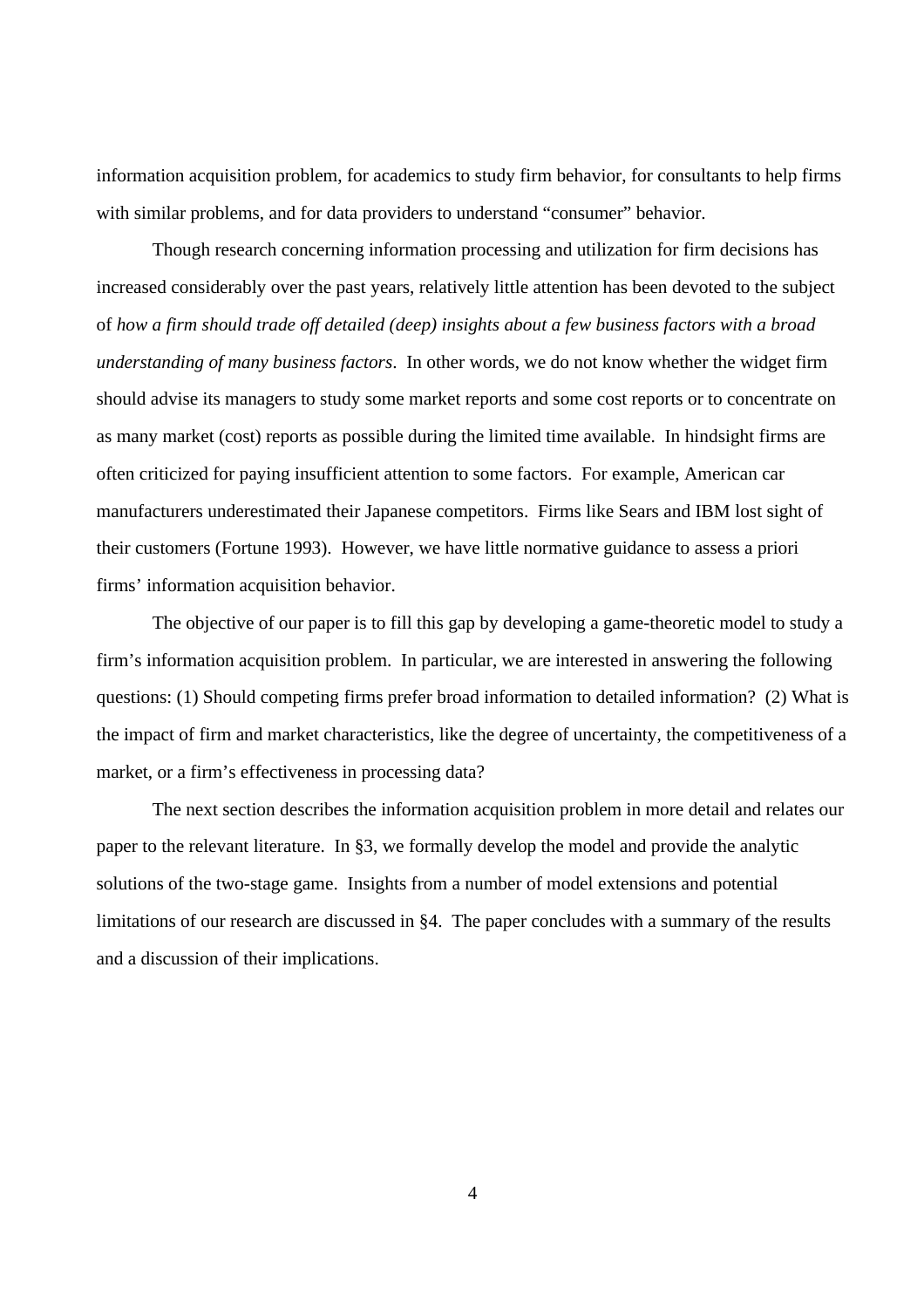# **2. Information Acquisition**

## **2.1 The Problem with the Information Revolution**

Effective management of information has become a business imperative and is a source of substantial potential advantages. For example, Wal Mart's position as the leading retailer in the US is typically attributed to its superior information management. Information technology allows Charles Schwab to improve its competitive position by continuously redefining the retailing of financial products. Retailers offer customer loyalty cards not only to influence store switching, but primarily to collect household shopping data. HMOs look for new opportunities to capitalize on their large databases of patient records. Citibank Visa uses records of past transactions to detect the fraudulent use of its credit cards. Information technology enables firms to target smaller and smaller market segments, i.e., to "mass-customize" their products, and to transform advertising from unfocused broadcasting to two-way communication with customers (Blattberg and Glazer 1994).

What exactly constitutes information is not clear (see for example Machlup and Mansfield 1983). In this paper, we follow the definition that is commonly used in the literature and consider *information as data that have been interpreted into a form meaningful to users* (Blattberg et al. 1994). In addition, we do not make a formal distinction between knowledge and information.

Despite the strategic importance of information, the potential of the information revolution seems largely untapped. One of the most newsworthy marketing trend is the success of everyday low pricing (EDLP), a retailing strategy which requires relatively little information to implement. The full impact of the information revolution is not impeded by the quality of the data, but by the exploding quantity. In marketing we tend to emphasize the explosion of external market data.

- According to IRI, a single category file contains about 50 million bits of information. It takes a human mind at peak attention more than 19 weeks of full-time effort to review the data (Kelly 1994).
- A consumer packaged goods brand manager in the US is confronted with 2 million new numbers each week (McCann and Gallagher 1990).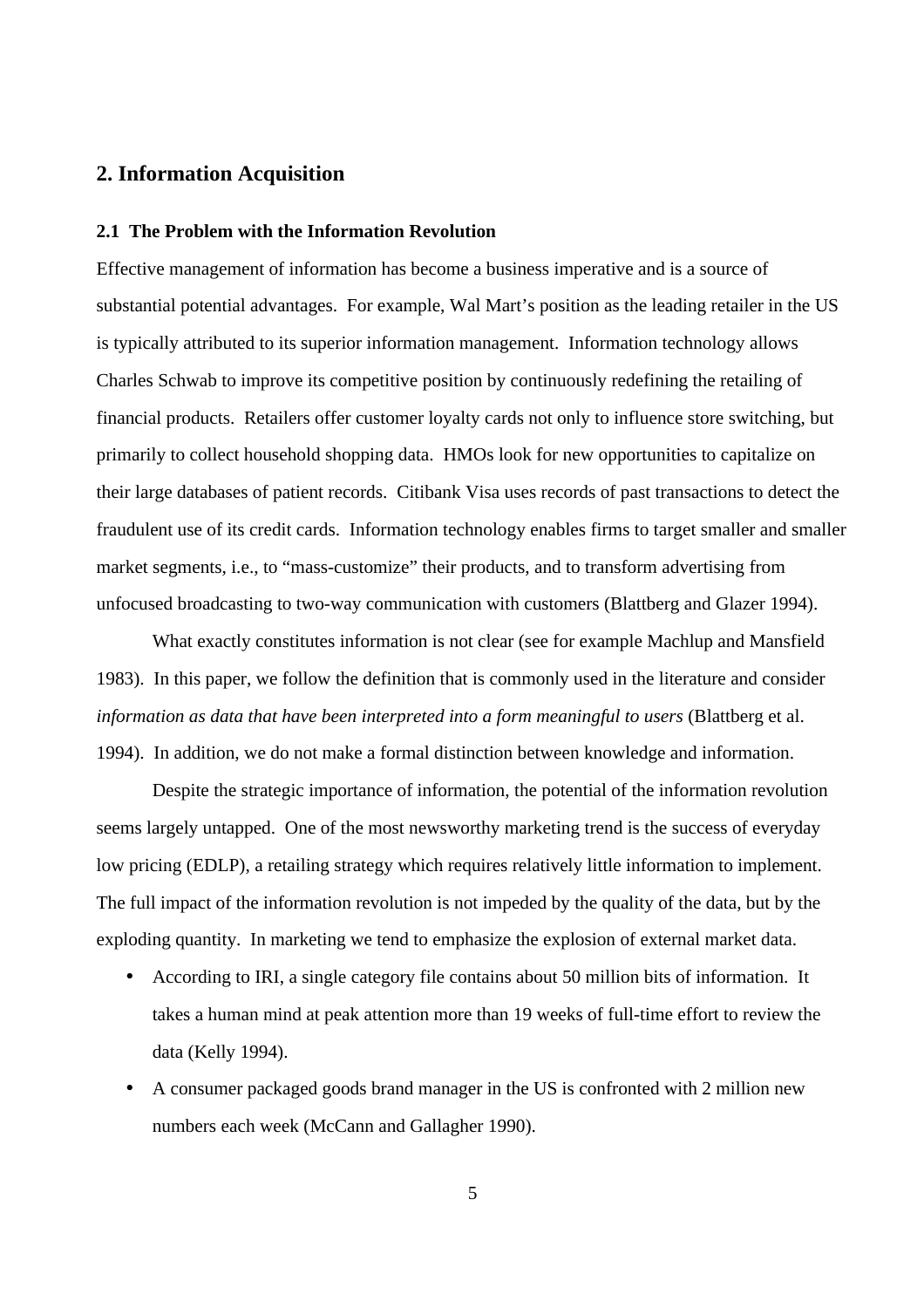• The amount of electronically stored data within the typical "Fortune 500" firm is estimated to grow to 400,000 Gigabytes (Gb) in 2000 from 350 Gb in 1980 (Information Week 1994).

Yet, it is estimated that 90% of the accumulated data relate to a firm's internal processes (Drucker 1997). Hardware and software development for data processing and dissemination, i.e., the transformation of data into useful and actionable market insights, significantly trails that of data generation, transmission and storage. Moreover, firms lack the ability to even use existing technology to generate information (Blattberg et al. 1994).

In sum, the potential of available data is tremendous, but firms' resources required to take full advantage of them are severely restricted. The technology gap between data generation and information generation is only one source of restriction. Firms' available management resources to generate and disseminate information and managers' cognitive resources to keep up with new market insights are also insufficient to cope with the data explosion. The information revolution is increasing the importance of allocating these limited resources to the "right" data.

# **2.2 Empirical Observations**

There exist relatively little empirical insights into how firms cope with the flood of data, though not surprisingly, there is strong and persistent evidence that firms (i.e., managers) only pay selective attention to data about their business environment (e.g., Day and Nedungadi 1994; Deshpandé and Zaltman 1982). In marketing, firms are frequently criticized for overemphasizing internal information relative to external information. For example, a majority of the firms in Day and Nedungadi (1994) are classified as self-centered, since they pay little attention to external information to assess their competitive advantage. This is supposedly inferior to a market-driven approach which focuses on external information. "Reengineering" is blamed for inducing many firms to focus excessively on cost without creating much competitive advantage (Business Week 1996). Most applications of information technology cited for their success, such as airline reservation systems, supply and inventory management in retailing, or package tracking systems, are related to internal processes and much less to better understanding customer preferences or

6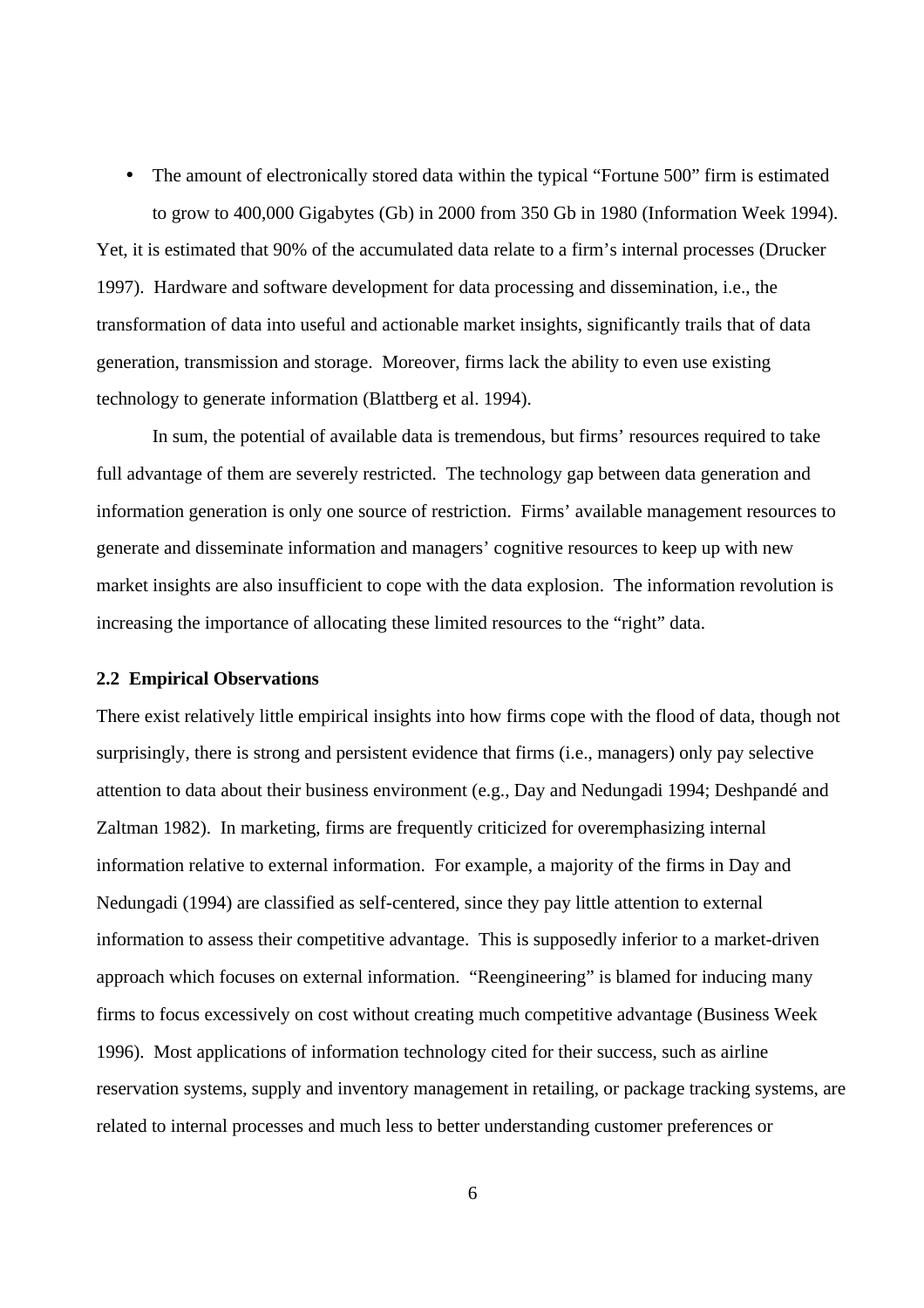competitor behavior. Many managers admit that the most pressing need to achieve their firm's goals is to acquire more information about customers (Murray and Myers 1997).

A selective focus, which allows firms to learn more details, comes at the price of narrowing the field of vision (Day and Nedungadi 1994). The market orientation literature suggests that this price is typically too high (Day and Wensley 1988; Narver and Slater 1990). Most empirical research of information processing and utilization has focused on the antecedents of observed firm and management behavior (e.g., Deshpandé and Zaltman 1982; Moorman 1995). Evidence from studies that try to explain firm performance with information acquisition behavior is week or only indicates an association rather than a causal link (e.g., Glazer, Steckel and Winer 1992; Narver, Jacobson and Slater 1993; Thomas, Clark and Gioia 1993).

Is broad information necessarily better than detailed information? Eisenhardt (1989) examined strategic decision making in high-tech firms. She found that in slower paced industries managers considered fewer alternatives at greater depth than managers who operated in highvelocity environments. In other words, managers favored depth over breadth when faced with less uncertainty. Thus, the more appropriate question seems to be: *When* is breadth preferred over depth?

The increased rate of change in most business environments requires firms to constantly adapt. Drastic firm changes are typically explained with either discontinuous changes in its environment (e.g., deregulation) or a firm's past mistakes (e.g., IBM). More often than not, drastic changes are accompanied with new leadership with a completely different background (e.g., L. Gerstner at IBM). On the other hand, Emerson Electric is also undergoing a dramatic change. The champion of an internal cost focus is now aggressively searching for external growth opportunities (Fortune 1995). Yet, the company was hugely successful driving down cost, it still has the same CEO, and its environment has not significantly changed. How can we explain these changes?

In sum, we know that firms are selective in their acquisition of information, they have no other choice given their available resources. We suspect that they tend to be (too) narrow-sighted and to have a bias in favor of internal information. As a result they miss changes in the market place

7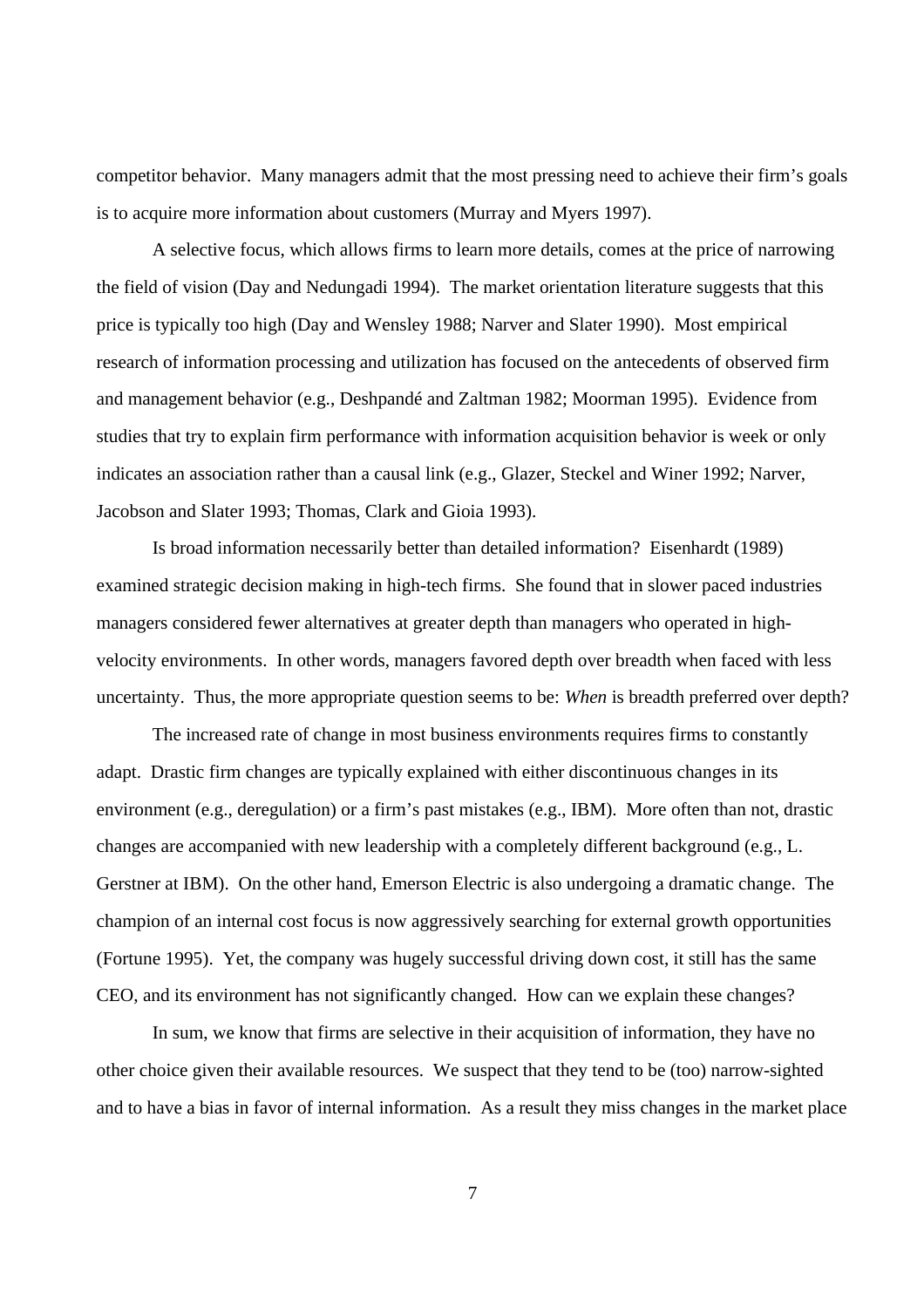and must then drastically change their focus to "catch up." Do a focused allocation of resources and drastic changes in their allocation generally imply that firms do not behave optimally?

#### **2.3 Related Analytic Literature**

Two streams of analytic research have emerged that examine the optimal acquisition of information by firms. One stream - adaptive control models - assumes that firms learn by observing market outcomes and examines how decisions (pricing, promotions, etc.) should be adjusted to optimize learning and future profits (e.g., Grossman et al. 1977; Harrington 1995; Little 1966). The second stream assumes that firms can acquire information (e.g., market forecasts) from a research firm before making a decision. This stream focuses on how much information firms should acquire under various market conditions (e.g., Hwang 1993; Li, McKelvey and Page 1987) and whether they should share private information with their competitors (e.g., Gal-Or 1985; Malueg and Tsutsui 1996; Vives 1984).<sup>1</sup> Both streams have only examined the acquisition of information about one uncertain factor and are thus silent about the tradeoffs for information about multiple factors.

Cyert, Kumar and Williams (1993) explored learning about external (customer preferences) *and* internal (cost) uncertainties as a source of firm rents. The paper focused on how learning changes over time in a dynamic model similar to those of the first stream. The authors concluded that learning about either uncertainty is a viable source of firm rents. From their results follows that firms should focus first on external data. Over time, internal data grow in relative importance and firms should gradually pay more attention to internal data. However, they did not examine the tradeoff between depth and breadth of information or the effect of firm and market characteristics.

We share the interest in the optimal acquisition of *both* external and internal information with Cyert et al. (1993), but assume that data are available from an exogenous source. We depart from game-theoretic models of the second stream in an important way. These models have assumed that data are costly and firms have unlimited resources to process them. In contrast, we assume that

 $\frac{1}{1}$ <sup>1</sup> Issues of information acquisition have also been addressed in the auction literature (e.g., Matthews 1984; Milgrom 1981) and the analyses of noisy rational expectations models of a financial market (e.g., Grossman and Stiglitz 1980; Verrecchia 1982).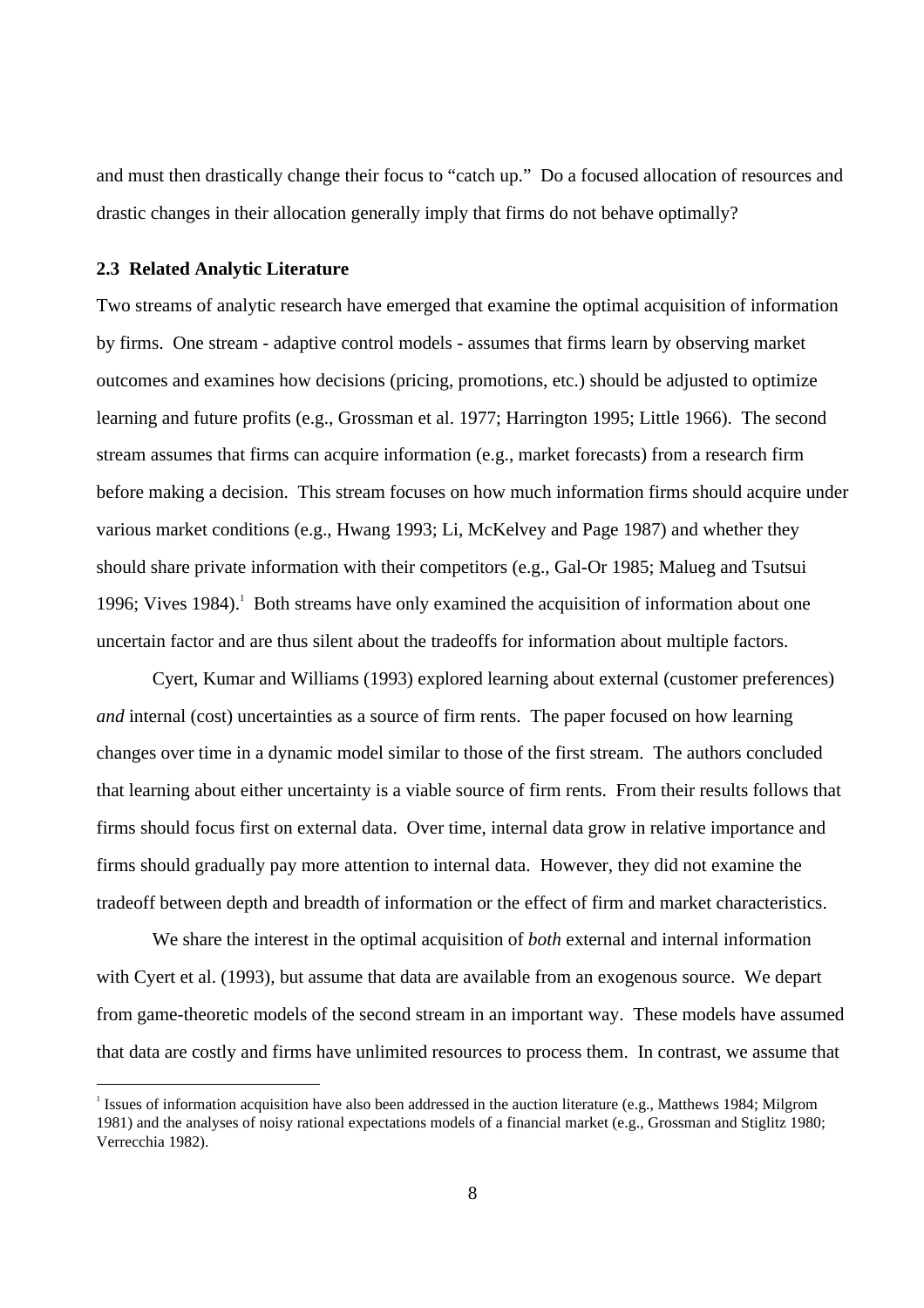data are free, but resources to process them are limited and insufficient to cope with all available data.<sup>2</sup> The optimal allocation of resources is not immediately obvious since the expected value of information depends on the expected impact of information on a firm's decision and not directly on the allocation of resources. Moreover, the competitor's allocation must also be considered.

# **3. The Model**

The model developed in this section is a two-stage game with two identical quantity setting firms. The firms are risk neutral and maximize expected profit. In the first stage, firms generate private information. They do this by allocating their available data processing resources to available external data and to internal data. For convenience, we label these resources "management time." A firm can allocate its management time equally to external and internal data – a *balanced* allocation – or focus (more) on either demand or cost data – an *unbalanced* or *focused* allocation. In other words, firms must trade off breadth with depth of information. In the second stage, firms set the production level for their products using the acquired information. We determine the pure equilibrium strategies for the whole game and examine the effect of various firm and market factors. This setup is similar to the models by Li et al. (1987) or Hwang (1993), except that there is no monetary cost of information.

A priori, information is expected to yield higher expected profits through changes in decisions. We do not consider situations in which information itself is a product that can be sold at some price. Although this is a rapidly growing market (Sarvary and Parker 1997), most companies acquire information for problem-oriented or decision-making purposes (Murray and Myers 1997).

## **3.1 The Market Environment**

Each firm produces and markets a single product in an uncertain environment described by a linear inverse demand function:

 $\frac{1}{2}$  $2^{\circ}$  The view of information acquisition as an allocation of resource other than money is consistent with the description of information acquisition as attention (Bettman 1979; Kahneman 1973) or awareness (Rogers 1983).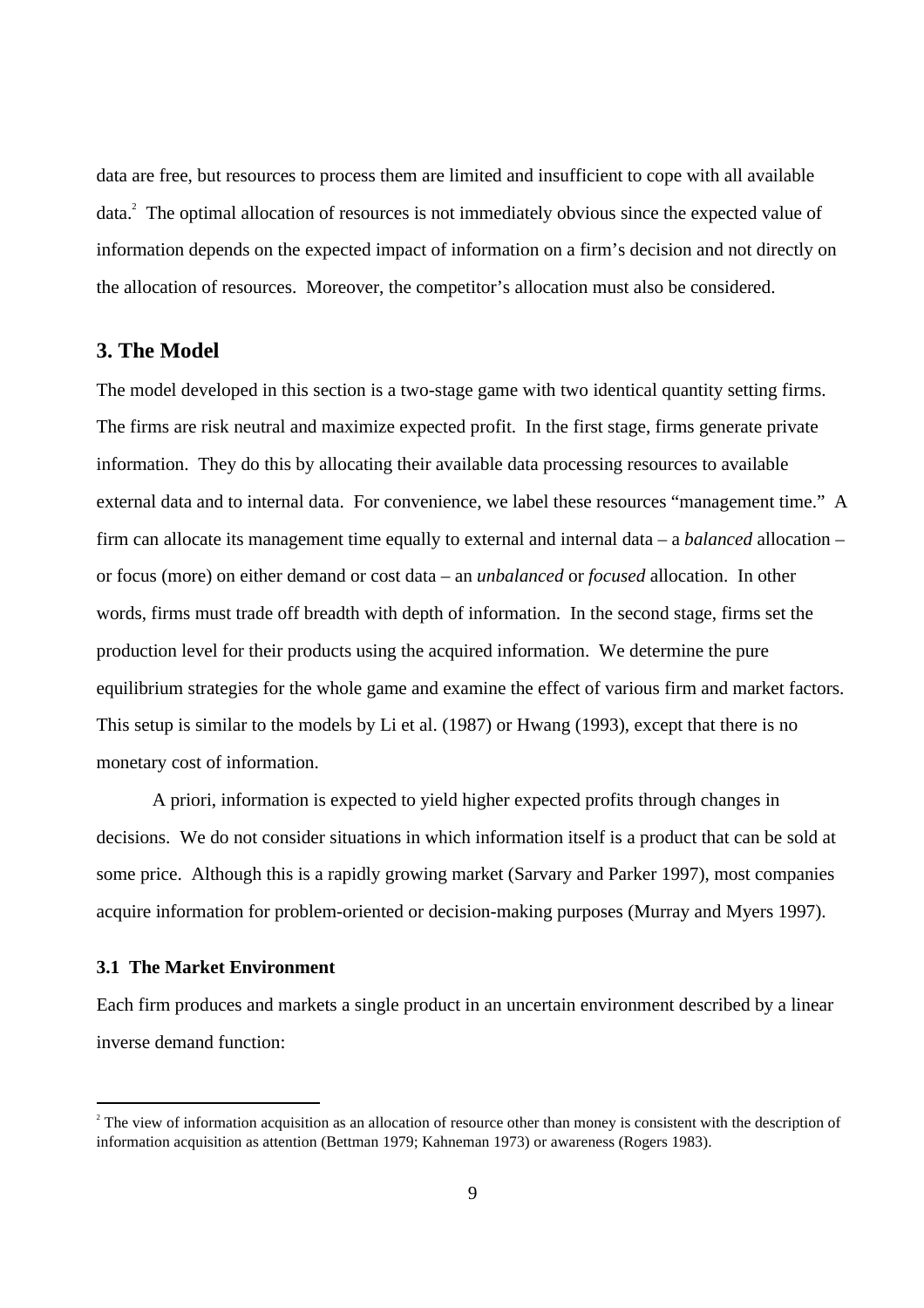$$
p_i = a - b \cdot q_i - d \cdot q_j, \quad a > 0, \quad 0 \le d \le b,
$$
\n(1)

and a linear marginal cost function:

$$
m_i = c + e \cdot q_i, \quad c > 0, \quad e \ge 0, \quad i, j = 1, 2, i \ne j.
$$
 (2)

The firms determine output,  $q_i$ , and the market place determines the market clearing price,  $p_i$ . Profits are  $\pi_i = (p_i - m_i)q_i$ . The *degree of competition* is captured by the product substitutability, *d*. Competition is highest when the products are homogeneous, i.e.,  $d = b$ , and lowest when they are independent, i.e.,  $d = 0$ . While in marketing we often think of firms as competing on prices rather than quantities, Kreps and Scheinkman (1983) note that the outcome of the Cournot model is also the outcome when firms first choose capacities and then compete on a basis of price. Cournot models have relevance for many situations where firms make strategic decisions before pricing that can reduce price competition.

The firms' uncertainty about external market factors and internal firm factors is captured by uncertainty about demand and marginal cost. More specifically, the firms are concerned about *shifts* in demand and marginal cost, indicated by the parameters *a* and *c*, respectively. The demand parameter  $a$  indicates the market potential and the cost parameter  $c$  the level of costs for the firms' products. Uncertainty about the two parameters is capture by a continuous distribution,  $g_1(\theta)$ , with existing mean vector,  $E[\theta] = [\mu_a \mu_c]^T$ , and covariance matrix

$$
V[\theta] = \begin{bmatrix} u & 0 \\ 0 & u \end{bmatrix}, \text{ where } \theta = \begin{bmatrix} a \\ c \end{bmatrix}. \tag{3}
$$

E[θ] represents the firms' *prior beliefs* and variance *u* the level of *prior uncertainty*. This specification implies that (i) the firms are equally uncertain about demand and cost, and (ii) demand and marginal cost are independent. The distribution,  $g_1(\theta)$ , is common knowledge and all other parameters, i.e., *b*, *d*, and *e*, are assumed to be known to both firms.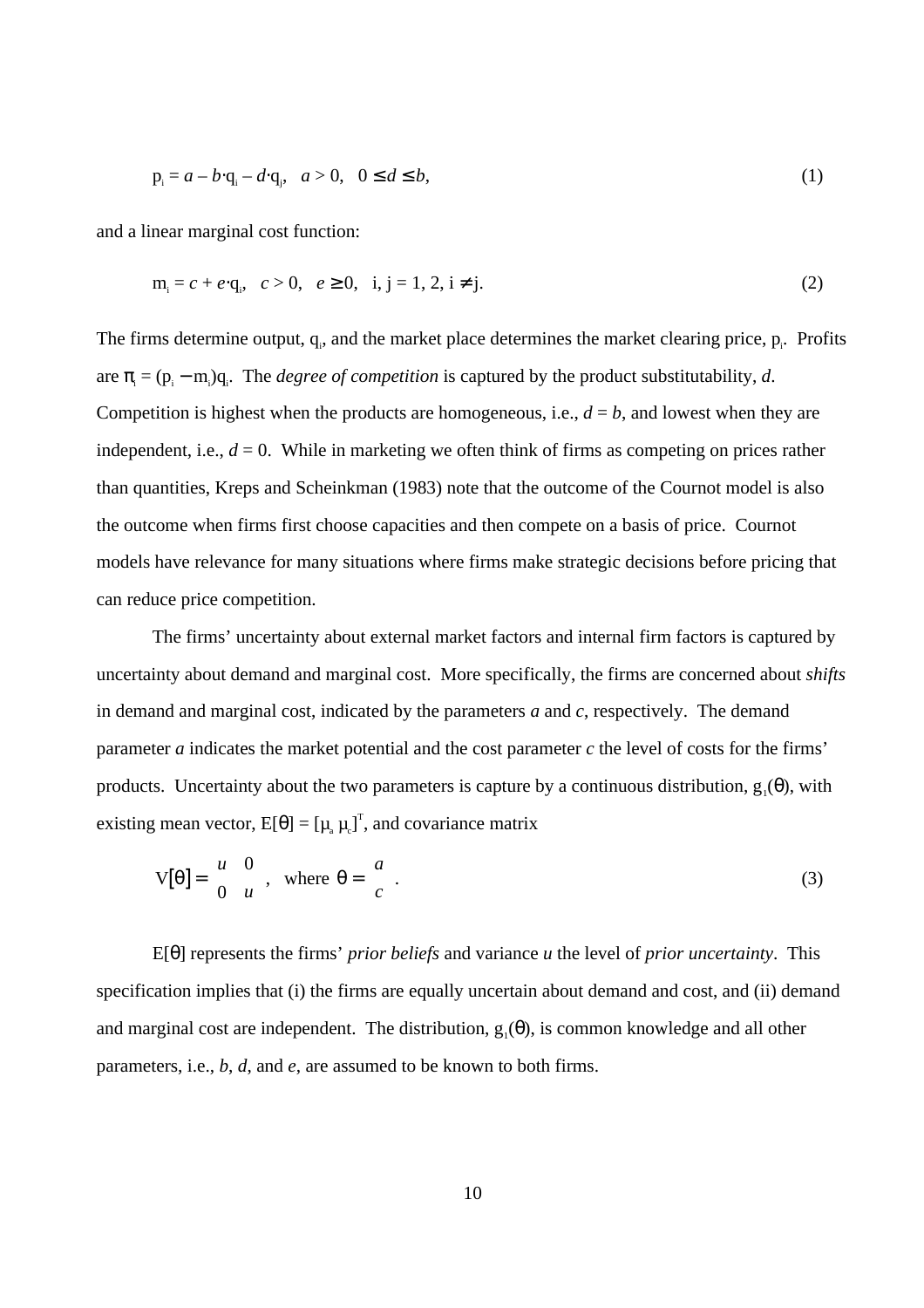#### **3.2 The Generation of Information**

The firms have access to costless data about the two uncertain parameters and management time, T, available to process these data.<sup>3</sup> The underlying premises of our paper are that  $(i)$  all available data are potentially useful, and (ii) the available amount always exceeds firms' management time, T, to process them. Thus, all management time will be used and T can be set to 1 without loss of generality.<sup>4</sup>

Information is generated from the data in the form of  $x_i = \theta + \varepsilon_i$ . The firms receive two signals, one about demand,  $x_{\text{a}}$ , and one about cost,  $x_{\text{a}}$ . Given the lack of sufficient management time, firms cannot obtain perfect information. The signals will always contain some error. The amount of error in each signal depends on the amount of allocated management time to process the data. The error,  $\varepsilon_i = [\varepsilon_{ai} \varepsilon_{ci}]^T$ , in the information,  $x_i = [x_{ai} x_{ci}]^T$ , is described by a continuous distribution,  $g_2(\varepsilon)$ , with existing mean vector,  $E[\varepsilon] = 0$ , and covariance matrix

$$
V[\varepsilon_i] = \begin{bmatrix} \phi(t_i) & 0 \\ 0 & \phi(1-t_i) \end{bmatrix}, i, j = 1, 2, i \neq j.
$$
 (4)

The variable,  $t_i$ , represents firm i's allocation of management time. More specifically, it indicates the fraction of management time allocated to demand data. The remaining fraction,  $1-t_i$ , is allocated to cost data. When  $t_i = 0.5$ , firm i allocates its management time equally to demand and cost data, respectively. In other words, it uses a balanced allocation. Otherwise, the allocation is unbalanced and the firm favors either demand or cost information. The information generation is not sequential and firms generate only one set of information,  $x_i$ , i =1, 2. The allocation of management time is made prior to seeing any information and cannot be changed retroactively.

 $\frac{1}{3}$ <sup>3</sup> Alternatively, T could be interpreted as an exogenous budget to acquire costly information.

<sup>&</sup>lt;sup>4</sup> This implies that (i) firms cannot be overloaded with information and (ii) no strategic advantage of ignorance exists. In contrast, Gal-Or (1988) shows that a firm benefits from ignorance about cost when the error in the acquired information is related to the production level. In our model, the error in information does not depend on the subsequent (production) decision. Moreover, available resources could be shifted to demand data if cost data were less desired, and vice versa. An advantage of ignorance can also arise when one firm can learn from the other by observing decisions. However, we assume simultaneous decision making, which eliminates this strategic consideration.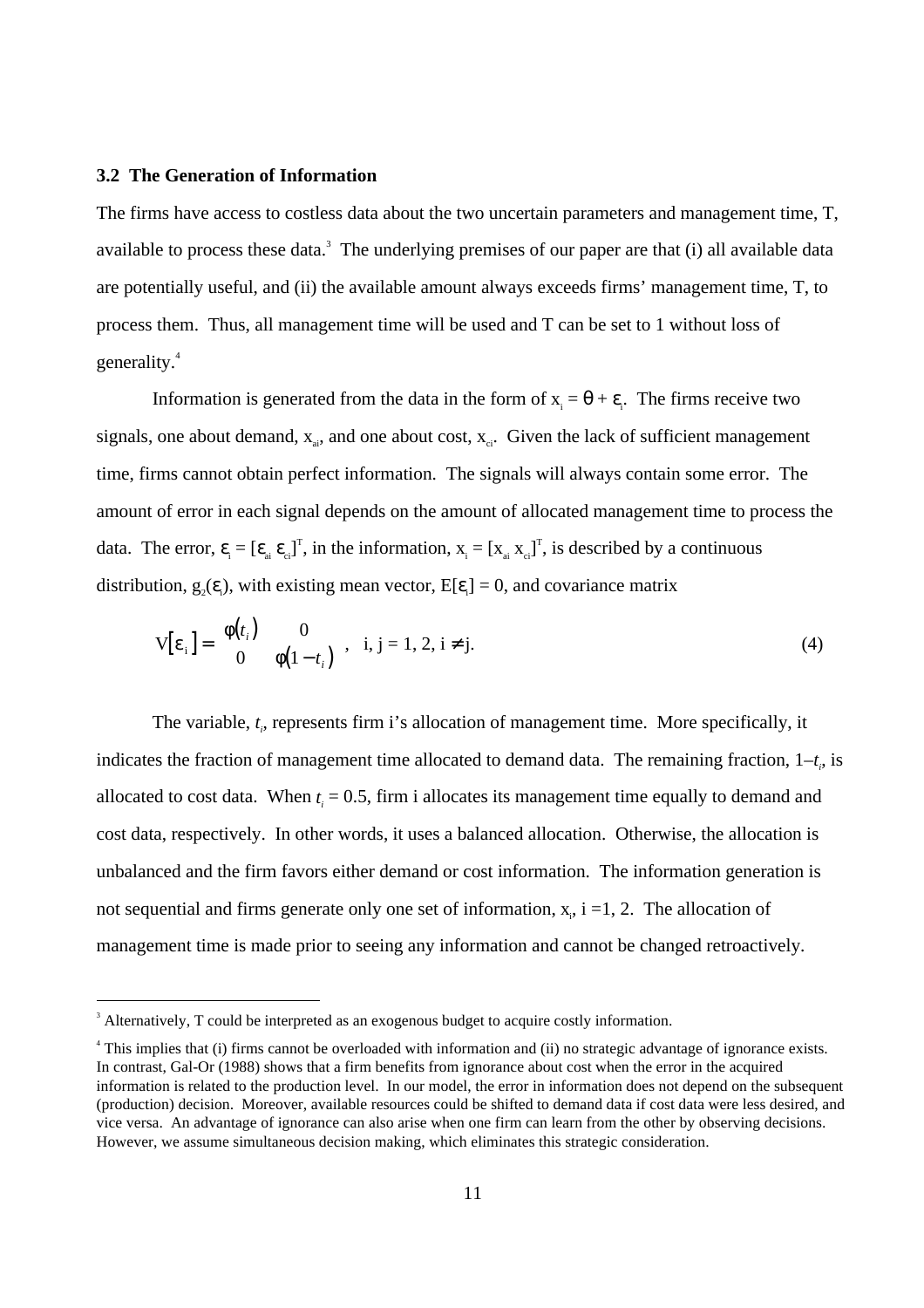The function  $\phi(\tau)$  maps allocated management time,  $\tau$ , into error, i.e., variance, of information. It is assumed continuous and twice differentiable in  $\tau$ . More management time always reduces error, i.e.,  $\phi' < 0$ , but at a diminishing rate, i.e.,  $\phi'' > 0$ . In other words, generating more accurate information becomes more and more difficult.<sup>5</sup>

The function  $\phi(\tau)$  also captures the effectiveness of the allocated resources,  $\tau$ , in processing data. This effectiveness depends on a firm's processing ability (e.g., number and quality of managers, software to process data, etc.) and the quality or diagnosticity of available data. An increase in effectiveness shifts down φ(τ) for any τ. The *effectiveness of management time*, η, is represented by the inverse of the lowest achievable error,  $\phi(1) > 0$ , when all available management time is allocated to the same data, i.e.,  $\eta = 1/\phi(1)$ .

The information is assumed to be unbiased. Its error,  $\varepsilon$ <sub>i</sub>, is assumed to be uncorrelated with the true parameter,  $\theta$ , i.e., Cov[ $\theta \epsilon$ <sub>i</sub>] = 0, as well as with the error in the competitor's information,  $\epsilon$ <sub>j</sub>, i.e., Cov[ $\epsilon_i \epsilon_j$ ] = 0. Moreover, as indicated in (4), the firm's individual signals are also assumed uncorrelated, conditional on  $\theta$ , i.e., Cov[ $\epsilon_{ai} \epsilon_{ci}$ ] = 0.

The information is used to update the beliefs,  $E[\theta]$ , about demand and cost. The distributions,  $g_1(\theta)$  and  $g_2(\varepsilon)$ , are such that the updating results in linear posterior expectations, i.e.,

$$
E[a \mid x_{i}] = \mu_{a} + w_{ai}(x_{ai} - \mu_{a}) \text{ and } E[c \mid x_{i}] = \mu_{c} + w_{ci}(x_{ci} - \mu_{c}),
$$
  
where  $w_{ai} = \frac{u}{u + \phi(t_{i})}$  and  $w_{ci} = \frac{u}{u + \phi(1 - t_{i})}$ . (5)

In addition, the firms must anticipate the content of the competitor's private information:

$$
E[x_{a_j} | x_i] = E[a | x_i] \text{ and } E[x_{c_j} | x_i] = E[c | x_i], \text{ i, } j = 1, 2, i \neq j. \tag{6}
$$

This distributional assumption holds for the exponential family of conjugate distributions, which includes the normal, beta-binomial, and gamma-Poisson processes (Ericson 1969). The last two are

 $\frac{1}{5}$ <sup>5</sup> When the function exhibits increasing returns, i.e.,  $\phi'' < 0$ , the results are trivial (see section 3.4).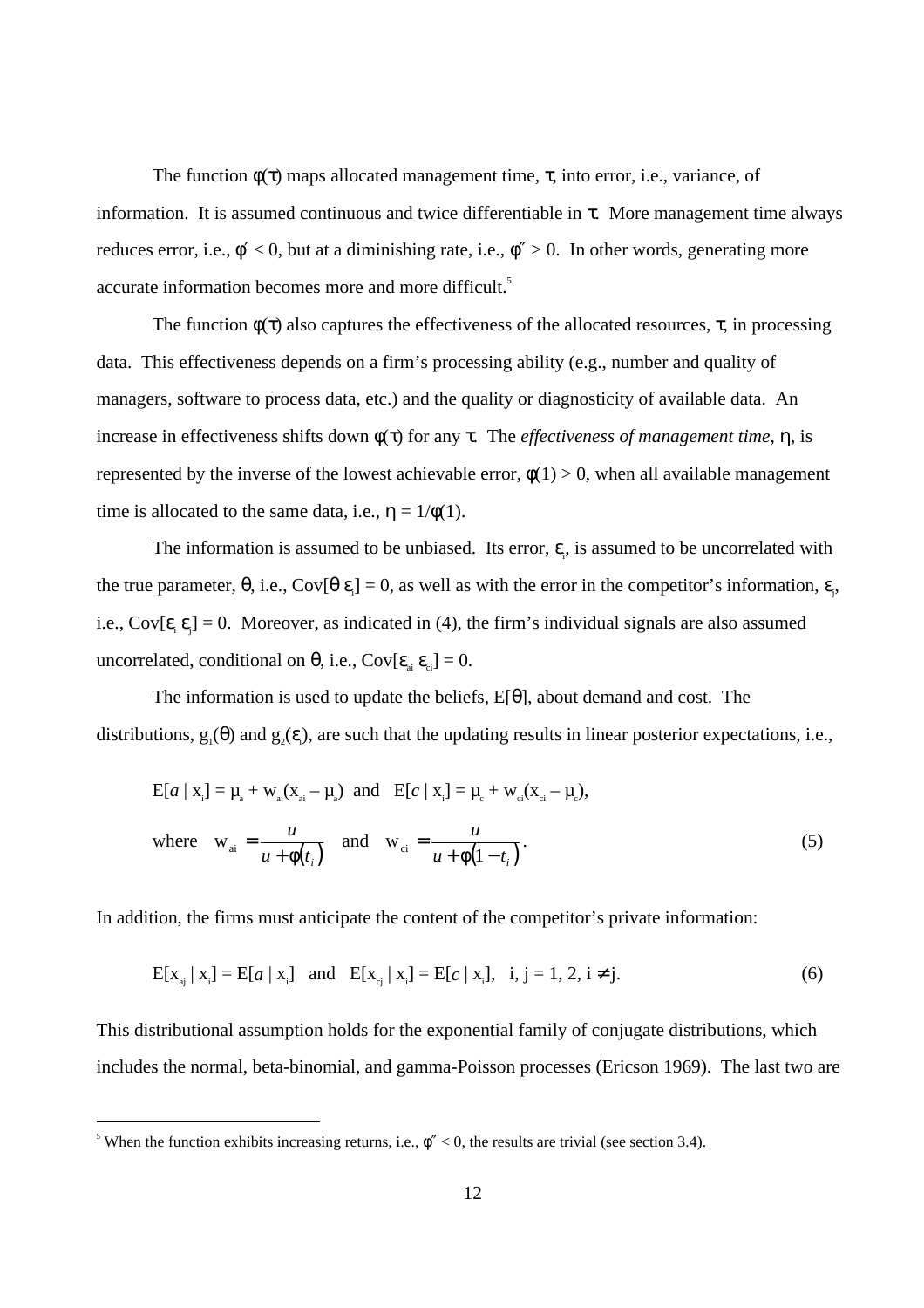especially appropriate for imposing non-negativity constraints on the uncertain parameters. This class of distributions has been frequently assumed in models with incomplete information. The updating process represents a weighing of existing knowledge,  $E[\theta]$ , and new information,  $x_i$ , where the (Bayesian) weights,  $w_{ai}$  and  $w_{ci}$ , are determined by the covariance between uncertain parameter and information, relative to the unconditional variance of information.

## **3.3 Equilibrium Output**

The equilibrium concept we use is that of a *perfect Bayesian equilibrium* (Fudenberg and Tirole 1991). Moreover, we limit our analysis to pure equilibrium strategies. The equilibrium of the game is found by proceeding backwards in two steps. First, the unique Bayesian-Nash equilibrium of the second stage of the game,  $q^* = (q_i^*, q_j^*)$ , is determined for given allocations  $t = (t_i, t_j)$ . The firststage decision, i.e., the equilibrium allocation of management time,  $t^* = (t_i^*, t_j^*)$ , i, j = 1, 2, i  $\neq$  j, is then found by assuming that the profits from the first stage decisions are determined by equilibrium behavior in the second stage of the game. Both firms are expected to adhere to this strategy.

Given the common knowledge of the distributions  $g_1(\theta)$  and  $g_2(\varepsilon)$  and the allocation of management time,  $t = (t_i, t_j)$ , chosen by each firm in the first stage, firm i determines its output,  $q_i^*$ , in the second stage by maximizing expected profit, conditional on the information,  $x_i$ .

PROPOSITION 1. For any allocation of management time,  $t = (t_i, t_j)$ , there is a unique Bayesian equilibrium to the second-stage game, which is linear in the information,  $x_{\rho}$  *i.e.*,

$$
q_i^* = Q + K_{ai}(x_{ai} - \mu_a) + K_{ci}(x_{ci} - \mu_c), where for i, j = 1, 2, i \neq j,
$$

$$
Q = \frac{\mu_a - \mu_c}{2\beta + d}, \quad K_{ai} = w_{ai} \frac{2\beta - d \cdot w_{aj}}{\xi_a}, \quad \text{and} \quad K_{ci} = -w_{ci} \frac{2\beta - d \cdot w_{cj}}{\xi_c},
$$

with  $\xi_k = 4\beta^2 - d^2 w_{ai} w_{aj}$ ,  $k = a$ , c and  $\beta = b + e$ . (7)

PROOF: See Appendix A.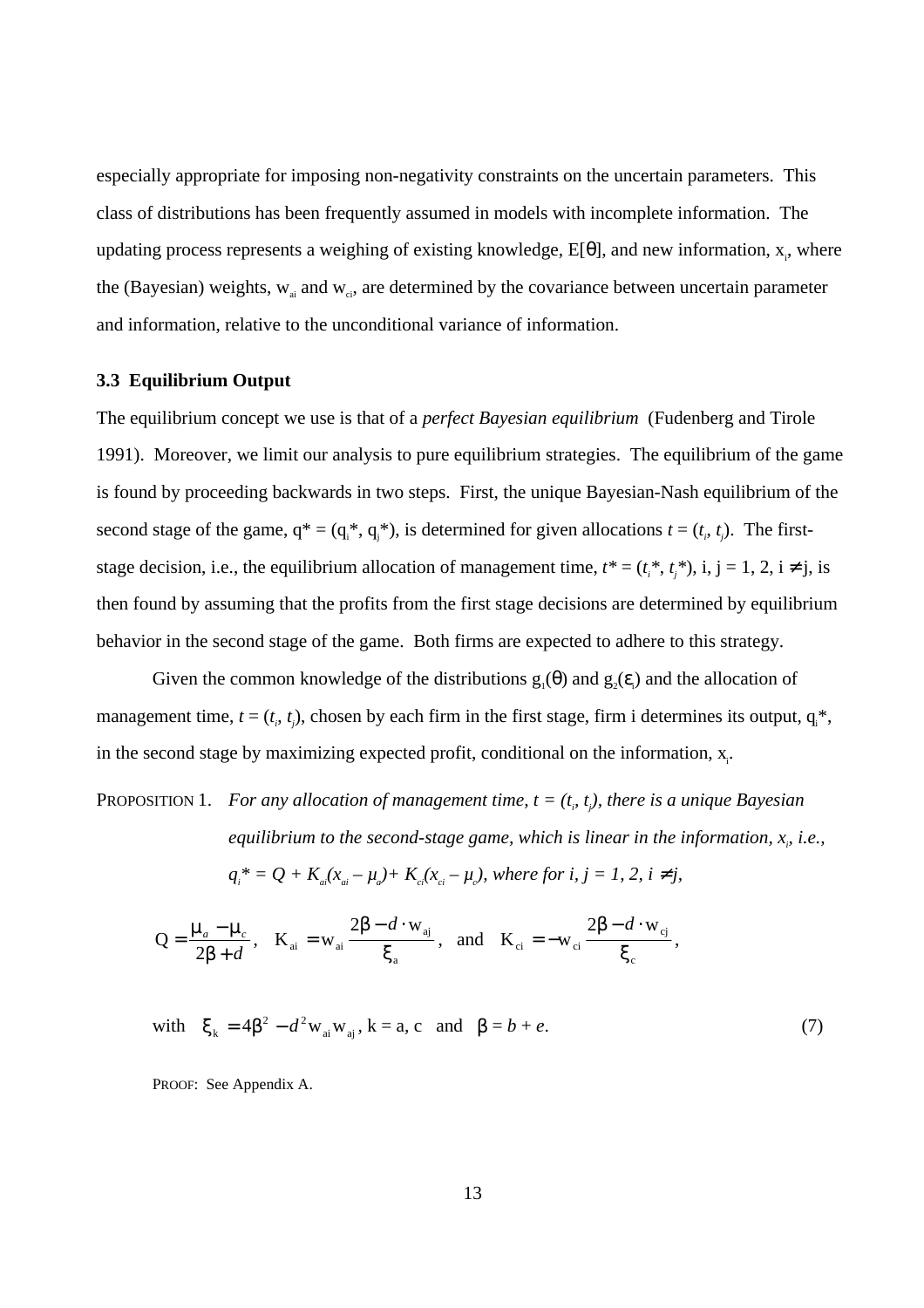The equilibrium output,  $q_i^*$ , is adjusted upward or downward from the ex-ante equilibrium quantity, Q, depending on the deviation of the information,  $x_i$ , from prior beliefs, E[ $\theta$ ]. The value of information is determined by the expected profit impact of expected changes in the output decision, q<sup>\*</sup>, from Q. If a (risk neutral) firm does not expect information to change its decision, the information has no expected value. It is therefore important to understand how the model parameters affect the sensitivities,  $K_{ai}$  and  $K_{ci}$ , of the output decision to information.

First, the sensitivity,  $K_{ai}$ , to demand information depends on the weight,  $W_{ai}$ , the competitor gives to demand information, which in turn depends on the competitor's allocation of management time, *tj* . The quantity adjustment is larger, the less management time the competitor allocates to demand data and thus, the noisier the resulting information. This follows directly from (7). If the error in competitor's demand information is low, the firm's new insights about demand are more likely to be known to the competitor and thus, less useful to gain an advantage. This is consistent with the finding that Cournot competitors do not want to share private information (Vives 1984).

Second,  $K_{ai}$  increases as the error in the demand information,  $\phi(t_i)$ , for a given  $t_i$  decreases or uncertainty,  $u$ , increases. In both cases the firm is more confident in the demand information,  $x_{ai}$ , relative to its prior belief,  $\mu_a$  (see (5)). Error  $\phi(t_i)$  decreases when management time is more effective, i.e., when data are easier to process, the firm has more management time available or can employ it more effectively (e.g., with more diagnostic data or a better decision support system).

Third, the more substitutable the products are, i.e., the higher *d*, the smaller the quantity adjustment. Competition limits the potential for quantity adjustments and thus, the expected value of information. For the same reason, the marginal effect of information decreases with both *b* and *e*. A steeper inverse demand function or marginal cost function leaves less "room" for quantity adjustments. To simplify the subsequent analysis, we define  $\beta = b + e$  without loss of generality.

Finally, these insights also apply to the magnitude of the marginal effect of cost information,  $K_{ci}$ , though the quantity adjustment due to cost information,  $x_{ci}$ , is in the opposite direction ( $K_{ci}$  < 0). In other words, with higher expected demand firms increase production, with higher expected cost they reduce it.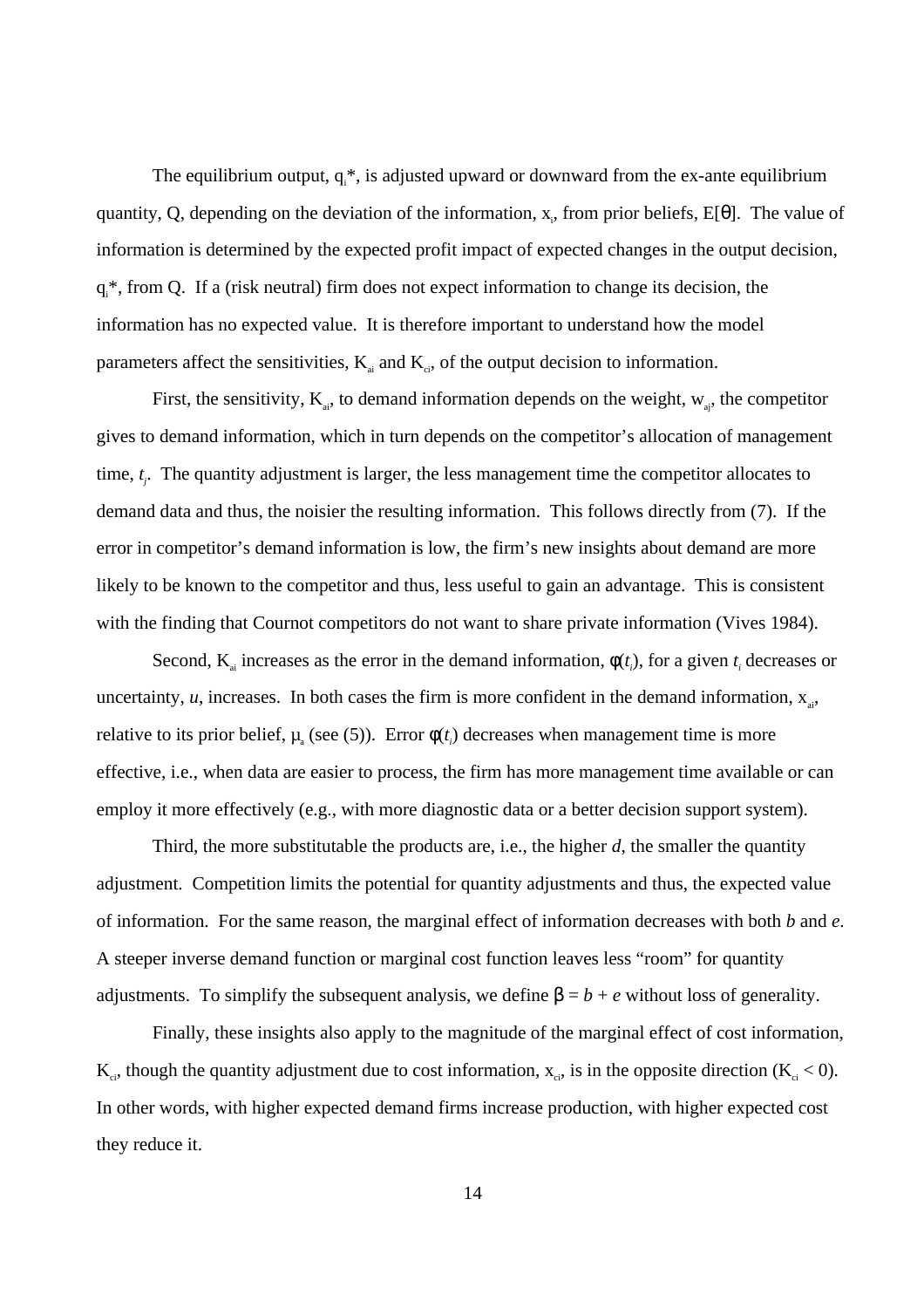### **3.4 Equilibrium Resource Allocation**

**3.4.1 Analytic Solutions.** If identical firms follow their Bayesian output decisions (7) in the second stage of the game, the expected unconditional profit as a function of the firms' resource allocations,  $t = (t_i, t_j)$ , is:

 $E[\Pi_i(t)] = \beta(\Pi_0 + Z_i(t)),$  with

$$
\Pi_0 = Q^2 \text{ and } Z_i(t) = K_{ai}^2(u + \phi(t_i)) + K_{ci}^2(u + \phi(1 - t_i)),
$$
\n(8)

where  $\Pi_0$  represents the expected profit without information and  $Z_i(t)$  the expected value of information.<sup>6</sup> As discussed above, the expected value of information is higher, the more it is expected to change the firm's production decision,  $q_i^*$ , i.e., the higher the sensitivity of the output decision to the acquired information. In fact, the expected value increases at an increasing rate as indicated by the quadratic terms,  $K_{ai}^2$  and  $K_{ci}^2$ , respectively. The payoff function  $Z_i(t)$  leads to the following first-order conditions of the game:

$$
\frac{\partial Z_i(t)}{\partial t_i} = -\mathbf{K}_{ai}^2 \frac{\zeta_a}{\xi_a} \phi'(t_i) + \mathbf{K}_{ci}^2 \frac{\zeta_c}{\xi_c} \phi'(1 - t_i) = 0, \quad i = 1, 2,
$$
\n(9)

where  $\zeta_k = 4\beta^2 + d^2 w_{ki} w_{kj}$ ,  $k = a$ , c, and  $\xi_a$  and  $\xi_c$  are as defined in (7).

PROPOSITION 2. For identical firms, any equilibrium allocation of management time,  $t_i^*$  and  $t_j^*$ ,  $i \neq j$ , must lie on the linear line

$$
t_j^* = 1 - t_i^*.\tag{10}
$$

PROOF: Given equilibrium output (7) and profit function (8), the payoff function,  $Z_i(t)$ , is symmetric. From this symmetry and the assumption that firms are identical follows that either  $t_i^* = t_j^*$  or  $t_i^* = 1 - t_j^*$ . However,  $Z_i(t_j, t_j)$  $Z_i(t_i, 1-t_i), \forall t_i \neq 0.5, i = 1, 2. \blacksquare$ 

 $-$ <br>6 The result follows directly from  $E[\Pi_i(t)] = \beta \cdot E_i[q_i^{*2}]$  and  $E[q_i^{*2}] = E[q_i^{*2}] + V[q_i^{*}].$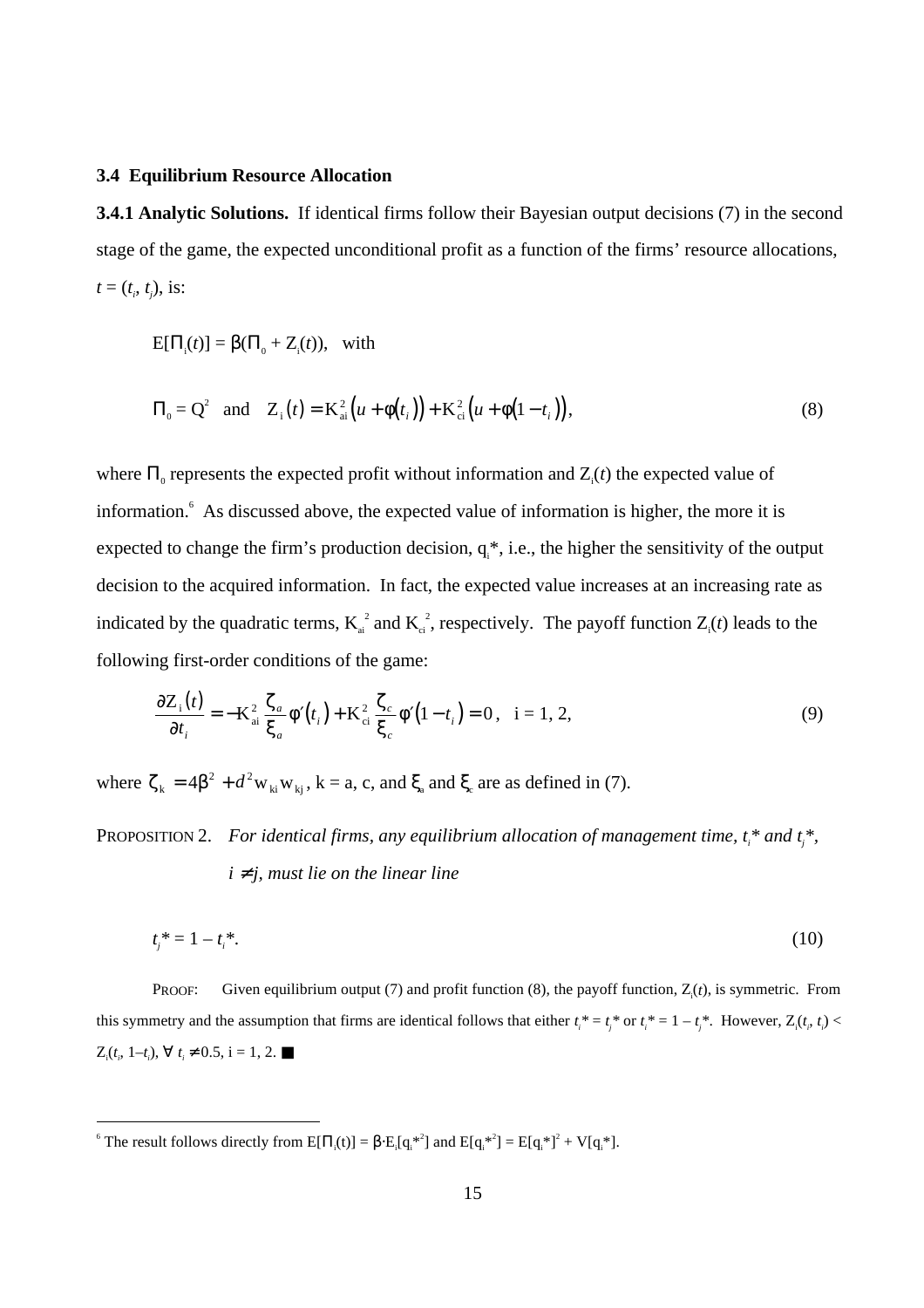COROLLARY 3. *If a balanced allocation of management time is best for firm i, it is also best for firm j, i.e.,*  $t_i^* = t_j^* = 0.5$ . If equilibrium allocations  $t_i^* \neq 0.5$ , i = 1, 2, exist, then *identical duopolists allocate different amounts of management time to demand and cost data.*

Proposition 2 describes the potential equilibrium strategies of the game. Existence and uniqueness follow from the properties of the payoff and best response functions. The best response functions,  $t_i = r_i(t_j)$ , are monotone decreasing (see Appendix A). However, since the equilibrium line (10) is also decreasing, neither the existence of an interior equilibrium nor its uniqueness is ensured, since the best response curves could cross not at all or more than once. Moreover, the payoff function,  $Z_i(t)$ , is not necessarily concave with respect to  $t_i$ ,  $0 \le t_i \le 1$  (see Appendix A).

We first provide the condition for which the best response functions cross the equilibrium line (10) once and the payoff function,  $Z_i(t)$ , is concave. This condition coincides with the condition for a balanced allocation of management time.

PROPOSITION 4. *The necessary and sufficient condition for a balanced allocation of management time to generate information, i.e.,*  $t_i^* = t_j^* = 0.5$ , to be the unique equilibrium of *the game is*

$$
\phi'' > \frac{2\phi'^2}{u + \phi} \cdot \frac{2\beta}{2\beta - dW} > 0, \quad i = 1, 2, \quad W = w_{ak}(t_k = 0.5) = w_{ck}(t_k = 0.5), \quad k = i, j. \tag{11}
$$

PROOF: See Appendix A.

Condition (11) indicates the degree of diminishing returns required for a balanced equilibrium allocation of management time. If the returns are non-diminishing, i.e.,  $\phi'' \le 0$ , the game has only corner solutions. This condition is more restrictive than the second-order conditions. In other words,  $t_i = 0.5$  (i = 1, 2), can be a profit maximum, but not an equilibrium of the game. More specifically, though in such a case a balanced allocation is a Nash equilibrium, it is not stable or trembling hand perfect. A small deviation (tremble) from  $t_i = 0.5$  leads to an unbalanced equilibrium allocation,  $t_i \neq 0.5$  (i = 1, 2), at which both firms have higher expected profits.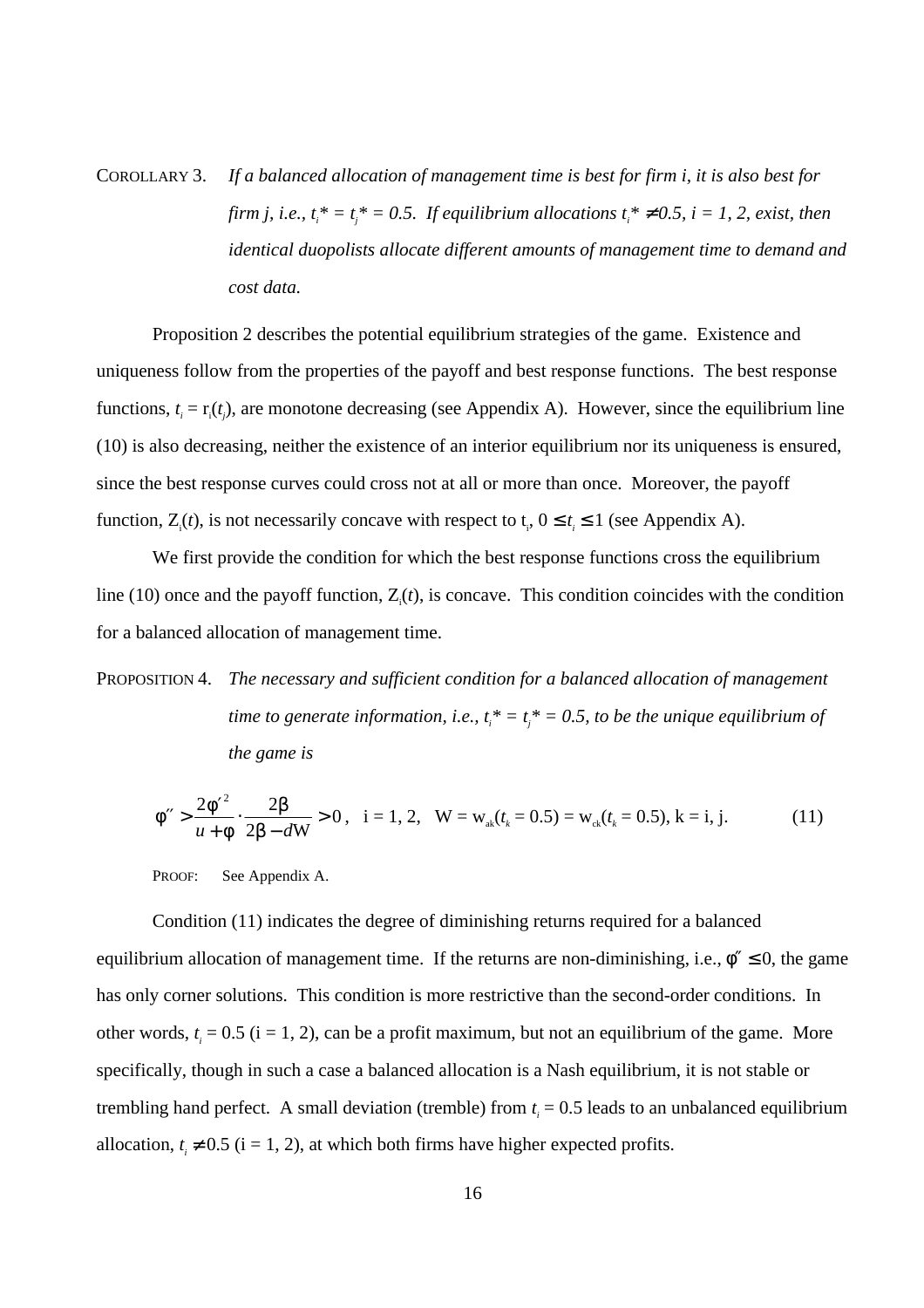PROPOSITION 5. *If condition (11) does not hold, the game has two identical symmetric equilibria at t*<sub>*i*</sub><sup>\*</sup> = 1−*t<sub>j</sub>*<sup>\*</sup> ≠ 0.5, *i, j* = 1, 2, *i* ≠ *j.* The equilibrium allocation is unbalanced and *determined by the first-order conditions (9) or is a corner solution.*

PROOF: See Appendix A.

**3.4.2 Description of Equilibrium Allocations.** The equilibrium allocations of the game can be separated into 3 cases (see Table 1 and Figure 1). First, as described in Proposition 4, when condition (11) holds, the unique equilibrium allocation of management time is balanced, i.e.,  $t_i^* = t_j^*$  $= 0.5$  (case 0). As shown in Figure 1a, the payoff function,  $Z_i(t)$ , is nicely behaved.

There are two reasons for firms to deviate from a balanced allocation of management time. In case 2, a focused allocation of management time to either demand or cost data yields information of higher expected value than a balanced allocation. In case 1, the possibility of reducing competition by acquiring different information increases the value of a focused allocation over a balanced allocation. This effect is also present in case 2, but is secondary. The two cases do not differ in the equilibrium (see Proposition 5), but in the pattern of best response functions,  $r_i(t_j)$ , and the shape of the payoff function,  $Z_i(t)$ .

When the second-order conditions hold at  $t_i = 0.5$ ,  $i = 1, 2$ , indicating a profit maximum, but condition (11) does not hold, the best response functions cross three times (Figure 1b). However as discussed earlier, the equilibrium at  $t_i = 0.5$ ,  $i = 1, 2$ , is not stable. This leads to the two identical symmetric equilibrium allocations described in Proposition 5. When the second-order conditions do not hold at  $t_i = 0.5$ ,  $i = 1, 2$ , the payoff function,  $Z_i(t)$ , has two identical maxima at  $t_i \neq 0.5$ , and  $1-t_i$ , for any  $t_j$ , or is convex for  $0 \le t_i \le 1$ . In the former situation, the best response function cross the equilibrium line (10) twice, at  $t_i \neq 0.5$ , and at  $1-t_i$  (Figure 1c). In addition, the best response functions are discontinuous at  $t_i = 0.5$ ,  $i = 1, 2$ .

Table 1 summarizes the effect of the model parameters on condition (11). Overall, the condition is more likely to hold, the higher uncertainty, *u*, the lower product substitutability, *d*, the lower effectiveness of management time, η, and the steeper the slopes of the inverse demand or the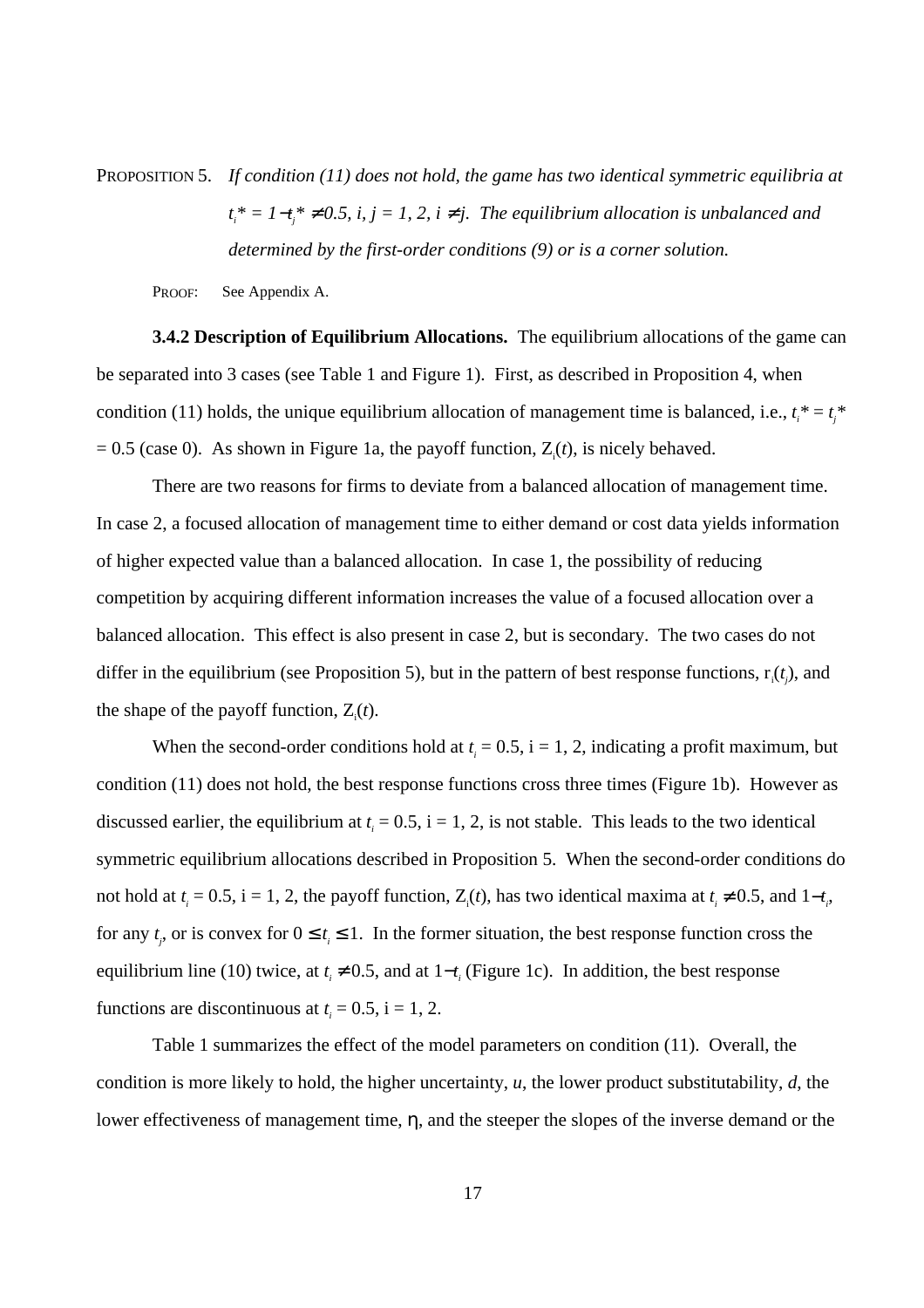|                                           | Condition (11) holds                                                                                                                    | Condition (11) does not hold                                                                                                                             |
|-------------------------------------------|-----------------------------------------------------------------------------------------------------------------------------------------|----------------------------------------------------------------------------------------------------------------------------------------------------------|
| Second-order<br>conditions<br>hold        | <b>Case 0:</b> $t_i^* = t_i^* = 0.5$<br>High uncertainty $u$<br>Low effectiveness $\eta$<br>Low competition $d$<br>Steep slopes $\beta$ | Case 1: $t_i^* \neq 0.5$ , $t_i^* = 1-t_i^*$<br>Lower uncertainty $u$<br>Higher effectiveness $\eta$<br>Higher competition $d$<br>Flatter slopes $\beta$ |
| Second-order<br>conditions<br>do not hold | N/A                                                                                                                                     | Case 2: $t_i^* \neq 0.5$ , $t_i^* = 1-t_i^*$<br>Same trends as in Case 1, but<br>larger changes required                                                 |

**Table 1** *Summary of Equilibrium Allocation of Management Time*

marginal cost functions (higher β). These effects also hold with respect to the second-order conditions. However, condition (11) is violated first, i.e., it cannot hold when the second-order conditions do not hold.

The existence of an interior equilibrium other than  $t_i = t_j = 0.5$ , also depends on the function φ. For example, with  $φ(τ) = e^{s-τ}$  the only equilibrium allocations are  $t<sub>i</sub>$ <sup>\*</sup> = 0.5, when condition (11) holds, and  $t_i^* = 1 - t_j^* = 0$ , 1, otherwise (i, j = 1, 2, i  $\neq$  j). Equilibrium allocations change discontinuously as model parameters change. With  $\phi(\tau) = s - r\tau^k$ ,  $0 < k < 1$ ,  $s > r$ , interior solutions other than  $t_i = t_j = 0.5$  exist. Both functional forms satisfy the assumptions about  $\phi$ , but the relationship between  $\phi'$  and  $\phi''$  is different.

The existence of both balanced and unbalanced equilibrium allocations follows from (i) the effect of management time,  $\tau$ , on the error of information,  $\phi(\tau)$ , and (ii) the impact of the weight,  $w_{ai}$ , given to demand information (or  $w_{ci}$  to cost information) on the expected value of information. The first effect is a diminishing by assumption, i.e.,  $\phi'' > 0$ . The second has an increasing effect on the expected value of information (see (5) and (8)). The total effect of a firm's resources to generate information on the expected value of information is a combination of these two effects. If the diminishing returns to management time dominate, the equilibrium allocation of management time is balanced. Otherwise it is unbalanced.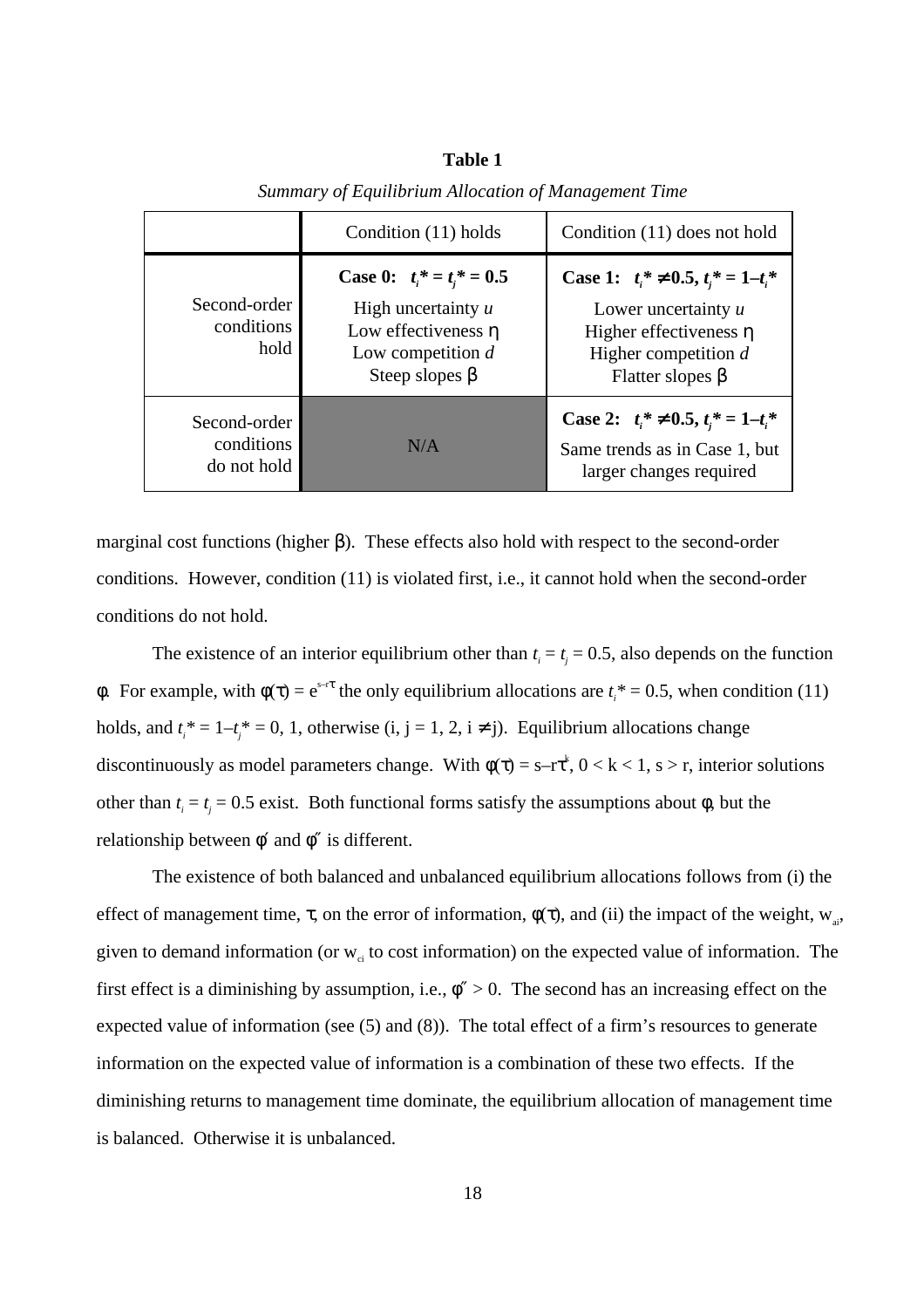

**Figure 1** Best Response  $r_i(t_j)$  and Payoff Functions  $Z_i(t)$ 

\*) This figure was created in Mathematica assuming  $\phi(\tau) = s - r\tau^k$ .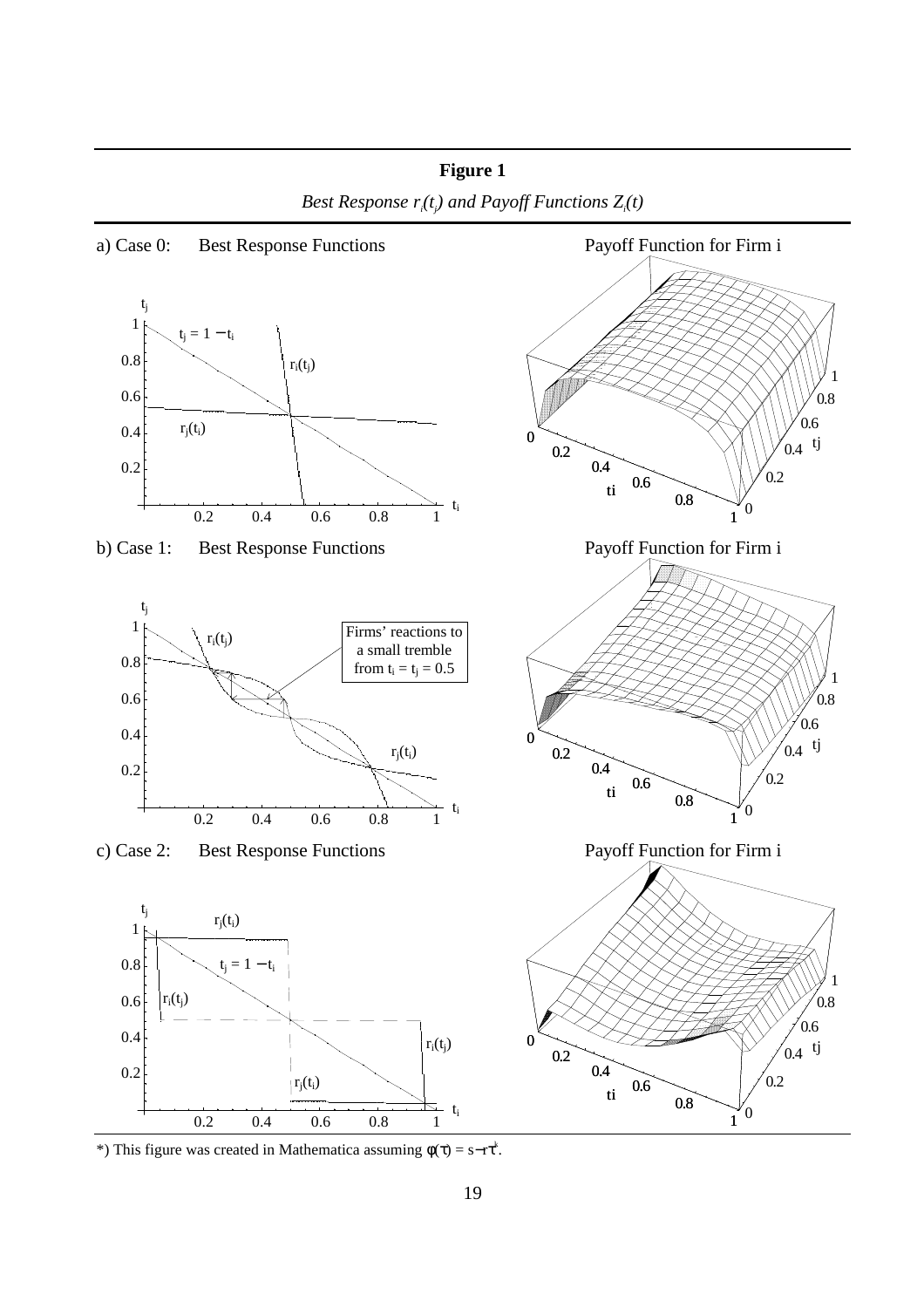## **Table 2**

| Increase in Parameter    | Expected Value of<br>Information | Equilibrium Resource<br>Allocation |
|--------------------------|----------------------------------|------------------------------------|
| Uncertainty $u$          | Increases                        | More Balanced                      |
| Effectiveness $\eta$     | Increases                        | More Focused                       |
| Competition $d$          | Decreases                        | More Focused                       |
| Slope Parameters $\beta$ | Decreases                        | More Balanced                      |

*Relationship Between Changes in Value of Information and Allocation of Resources*

**3.4.3 Comparative Statics.** When the equilibrium allocation is balanced, i.e.,  $t_i^* = 0.5$ , i = 1, 2, condition (11) yields insights about the effect of changes in the environment. When the equilibrium allocation is unbalanced, but an interior solution, such insights are obtained from the comparative statics results.

PROPOSITION 6. *The equilibrium allocation of management time is more balanced, the higher uncertainty (higher u), the steeper the inverse demand or the marginal cost function (higher* β*), the less effective management time (higher* η*), or the lower product substitutability (lower d). In other words,*

$$
\frac{dt_i^*}{du}, \frac{dt_i^*}{d\beta} > 0 \quad \text{iff } t_i^* < 0.5 \quad \text{and} \quad \frac{dt_i^*}{du}, \frac{dt_i^*}{d\beta} < 0 \quad \text{iff } t_i^* > 0.5, \tag{12a}
$$

$$
\frac{dt_i^*}{d\eta}, \frac{dt_i^*}{dd} < 0 \quad \text{iff } t_i^* < 0.5 \quad \text{and} \quad \frac{dt_i^*}{d\eta}, \frac{dt_i^*}{dd} > 0 \quad \text{iff } t_i^* > 0.5 \,. \tag{12b}
$$

PROOF: See Appendix A.

The comparative statics results correspond with condition (11) as summarized in Table 1. However, they do not directly correspond to the sensitivity of the output decision (7) to changes in the parameters (see discussion in §3.3). In other words, the changes in the equilibrium allocation are not driven by changes in the expected value of information alone. Therefore, one cannot make conclusions about firms' equilibrium information acquisition behavior from solely looking at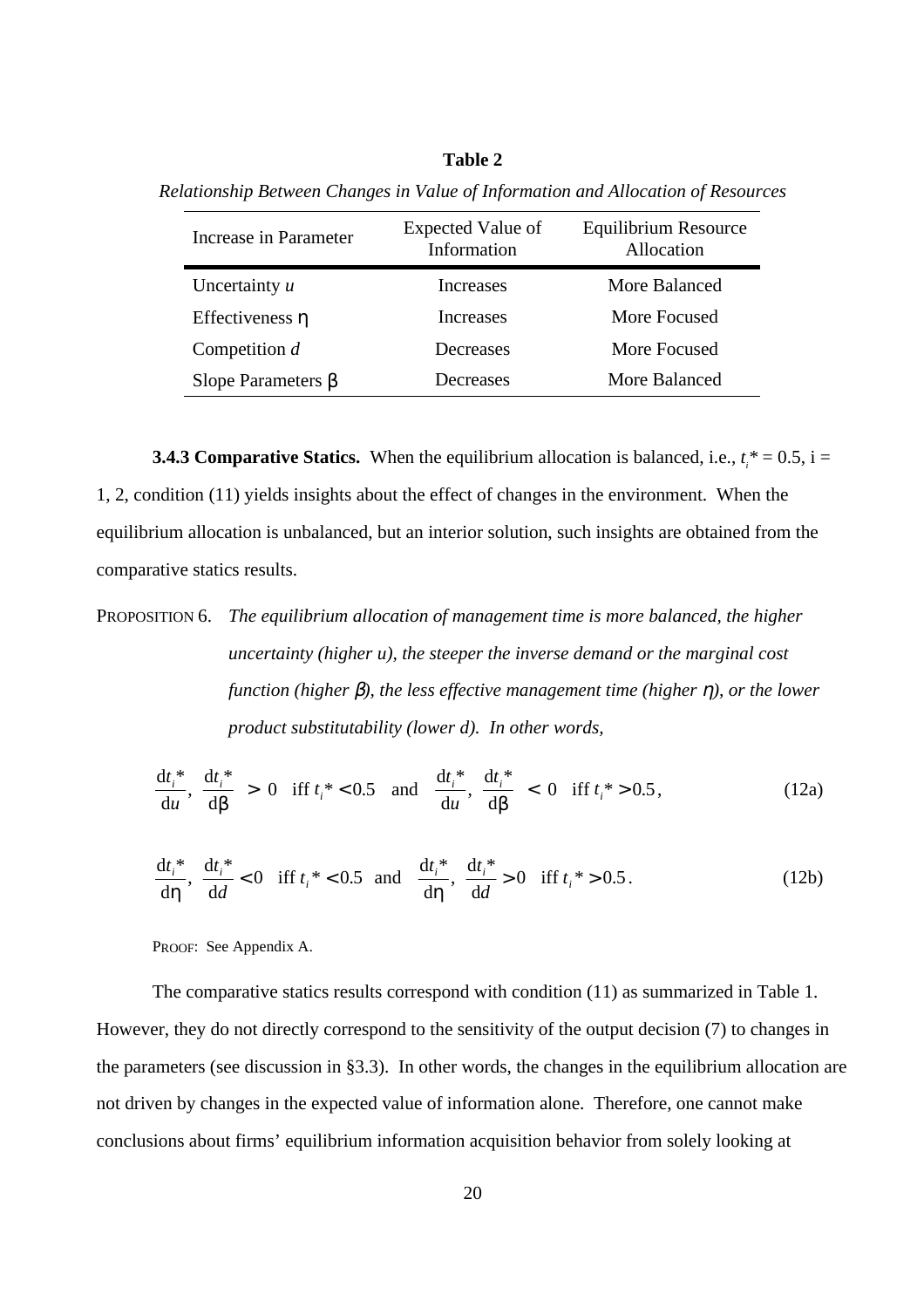

changes in the expected value of information. The competitive interactions for the acquisition of information must also be taken into account. These differences are summarized in Table 2.

**3.4.4 Interpretation of Results.** We next discuss the implications of these analytic results for our widget manufacturer. These insights are also summarized in Figure 2.

The two most important determinants of the optimal resource allocation are the level of prior uncertainty, *u*, and the weight given to the information,  $x_i$ , relative to prior expectations,  $E[\theta]$ . In fact in the case of a monopoly, these are the only parameters that matter. In other words, the optimal allocation does not depend on the slopes of the inverse demand and the marginal cost functions when the products are independent. This follows directly from Condition (11) and  $d = 0$ .

Without any prior knowledge, i.e.,  $u \rightarrow \infty$ , the widget firm should always seek information about both demand and cost conditions, i.e., have a balanced allocation of management time. It makes sense that the widget firm should not expect to be competitive in its market when being completely ignorant about either demand or cost. The result that firms should favor broad over detailed information the higher the environmental uncertainty, is consistent with the empirical findings of management behavior reported in Eisenhardt (1989).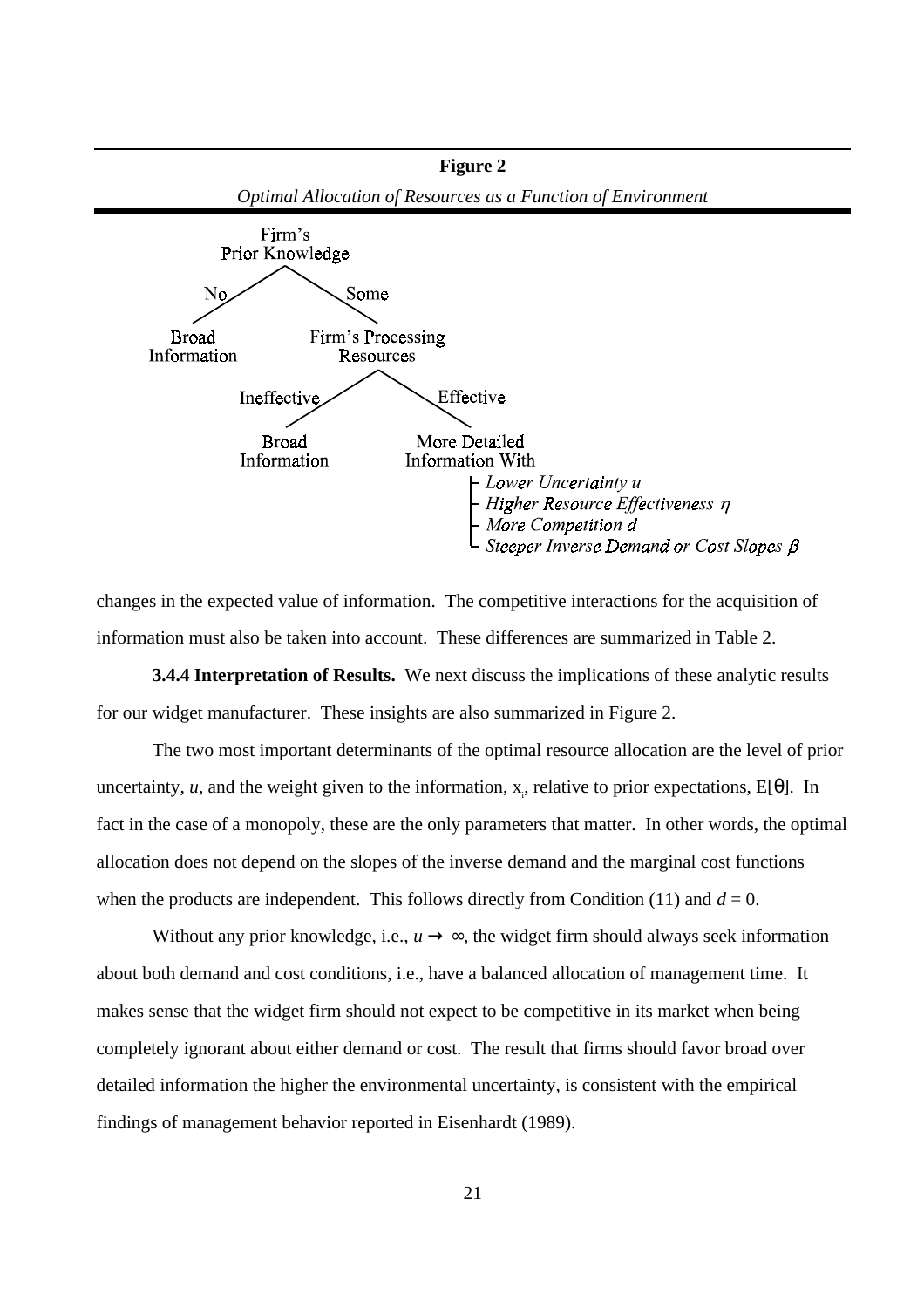If the widget firm has some prior knowledge, but the information does not receive a lot of weight relative to prior knowledge, the optimal allocation remains balanced. For a given level of uncertainty,  $u$ , the weight is low when the effectiveness of management time,  $\eta$ , is low. In other words, when the widget firm has difficulty obtaining new insights to improve its decisions, it should prefer broad information about both demand and cost to detailed information about only one of the two.

In these first two environments the widget firm and its competitor should always have a balanced allocation. As a result, when uncertainty is high, data are not diagnostic, or firms have no or only ineffective resources to generate information, companies develop similar knowledge in equilibrium, all else equal.

This preference for broad information has implication for data sellers. First, customers, i.e., firms, have similar data needs, which offers less opportunity for market segmentation. Second, customers value detailed data about a few market factors less than broad data about many different factors. Thus, the data seller should invest in adding additional data products rather than in improving the quality of the data. It should also expect customers to spread its resources among different data sellers with different data products.

In other environments, i.e., when the widget firm has some prior knowledge and management time is (somewhat) effective, the optimal allocation of management time to external and internal data depends on the relative values of the parameters. In this situation, Proposition 6 provides the direction in which parameters push the equilibrium allocation (see also Figure 2). Corollary 3 states that in equilibrium when one firm focuses on demand data, the competitor focuses to the same degree on cost data. Thus, we should expect firms to develop different knowledge when uncertainty is limited, management time effective and competition high. In equilibrium, learning is a way for firms to differentiate themselves and to reduce competition. In these situations it is easier for data sellers to segment the market. Moreover, they are better off providing very detailed data about a limited number of factors, i.e., they should specialize.

22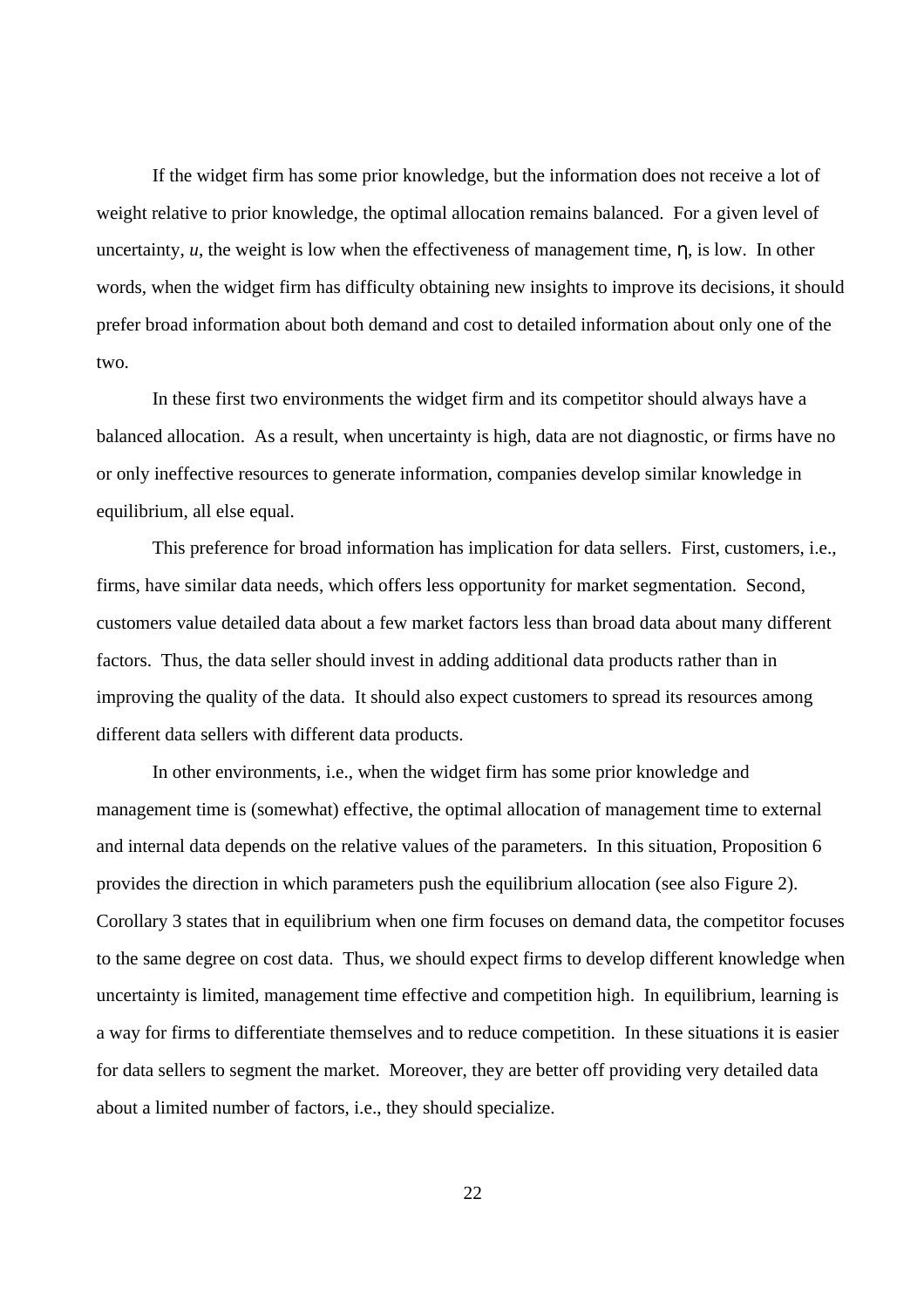The progression from case 0 to case 1 to case 2 as parameters continue to change can be linked to the product life cycle. Firms in new markets typically have little prior knowledge and available data, are less effective in processing the data, and competition is limited. Thus, they should favor broad information and allocate management time equally to both demand and cost data. In mature markets, prior knowledge is much better, firms are better able to process the larger amounts of data, and competition is more intense. Consequently, firms should favor depth of information and focus management time more on either demand or cost data. In other words, the optimal allocation should become more unbalanced over time as a market matures. This is a different conclusion than the findings by Cyert et al. (1993) indicate. However, their model starts with a different set of assumptions. One note of caution, this is a dynamic interpretation of the results from a static game. Nevertheless, our prediction still applies to different markets in different product life cycle stages.

Today's business environment is typically characterized as more uncertain and more competitive. At the same time, technology makes more and more data available. These trends have different effects on the optimal allocation of resources. Increasing uncertainty leads to more balanced allocations, increasing competition and the promise of better information to more focused allocations, all else equal. As a result, there is no simple rule of thumb how firms should allocate their resources to learn about the business environment.

## **4. Model Extensions and Limitations**

The model developed in §3 is based on a number of simplifying assumptions. In this section we will present findings from relaxing three of them. First, we show the effect of correlation between the uncertain parameters on the equilibrium allocation of management time. Second, we relax the assumption that demand and cost conditions are the same with respect to uncertainty and the effectiveness of processing available data. Finally, we extend the model to a Cournot oligopoly. At the end of this section we briefly discuss potential limitations of our model. The mathematical details for the presented model extensions are available in Appendix B.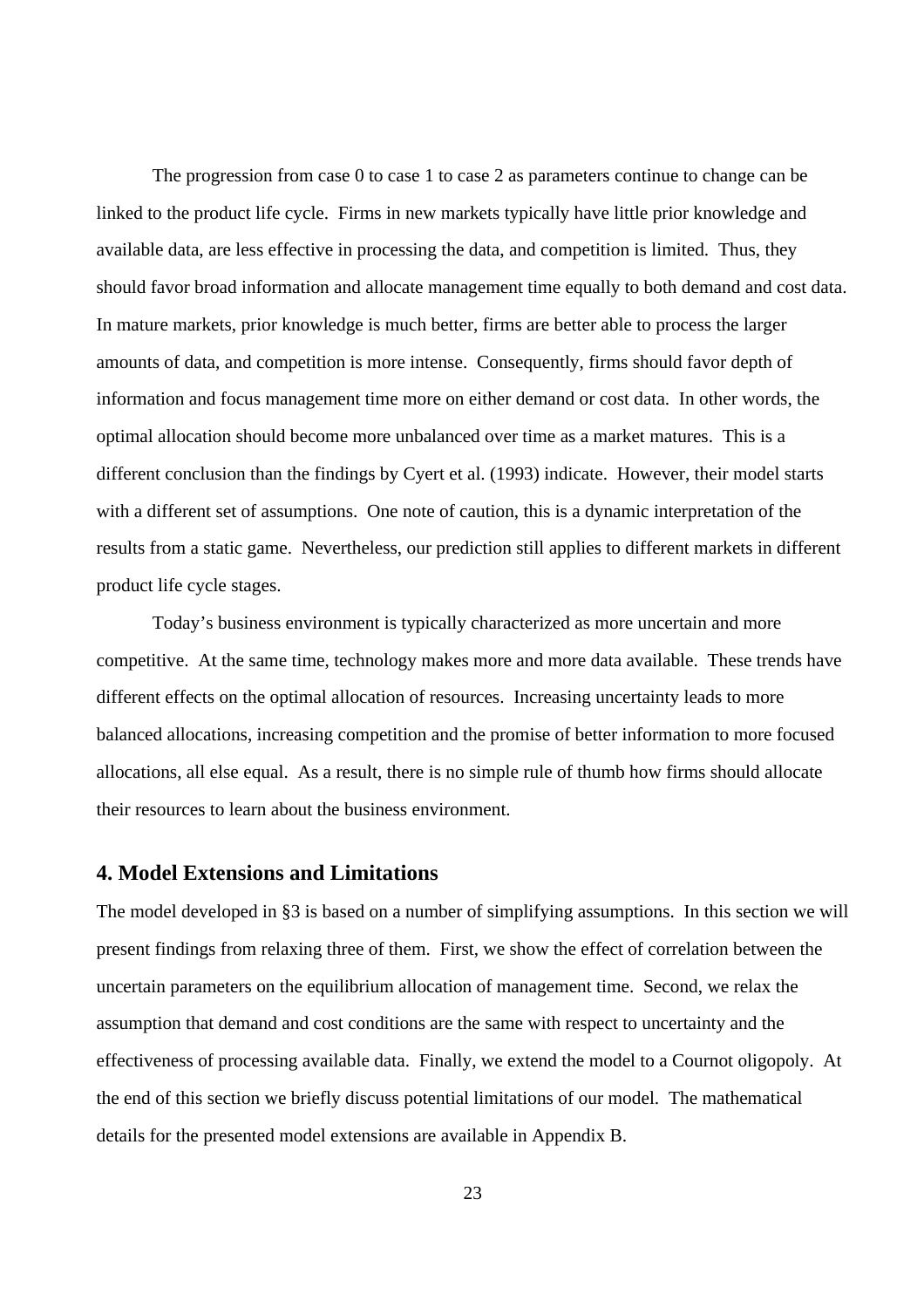## **4.1 Correlated Parameters**

In (3) we assume that the demand parameter, *a*, and cost parameter, *c*, are independent. There are a number of reasons why this may not be exactly true. For example, a successful firm is potentially able to influence both demand and cost through a superior strategy. Exogenous factors, like changes in economic conditions can also simultaneously shift demand and cost. For example, with inflation we would expect both the level of cost and the realized price for the firm's product to increase, i.e., a positive correlation. In wine production, excellent weather can increase consumer exceptions about the quality of the wine, which shifts demand outward, and reduce costs, since the high quality crop requires less work to eliminate bad grapes, i.e., a negative correlation. This example applies to many process improvements that simultaneously increase quality and decrease cost.

When the two parameters, *a* and *c*, are dependent, i.e.,  $Cov(a c) = \rho_0 u \neq 0$ , inferences about demand can be made from cost information and vice versa, regardless whether the parameters are positively ( $\rho_{\theta} > 0$ ) or negatively correlated ( $\rho_{\theta} < 0$ ). Thus, a non-zero correlation  $\rho_{\theta}$  should significantly influence a firm's allocation of management time to generate information. At first glance, it appears that a higher absolute correlation should lead to a more focused allocation. In the extreme case with  $|\rho_{\theta}| = 1$ , information about both demand and cost conditions can be obtained by focusing on either demand or cost data. In other words, we would expect the resulting equilibrium allocations to be more unbalanced than in the case with independent parameters.

The actual comparative statics result indicates that this intuition is not entirely correct. It only holds for situations with a negative correlation, i.e.,  $\rho_{\theta} < 0$ . In situations with positively correlated parameters the allocation of management time becomes more and not less balanced:

$$
\frac{dt_i^*}{d\rho_\theta} > 0 \quad \text{iff } t_i^* < 0.5 \text{ and } \rho_\theta < 1 \quad \text{and} \quad \frac{dt_i^*}{d\rho_\theta} < 0 \quad \text{iff } t_i^* > 0.5 \text{ and } \rho_\theta < 1 \tag{13}
$$

If the widget firm expects a process innovation to improve product quality and reduce production cost at the same time, i.e., a shift of demand and cost in opposite directions, it should focus its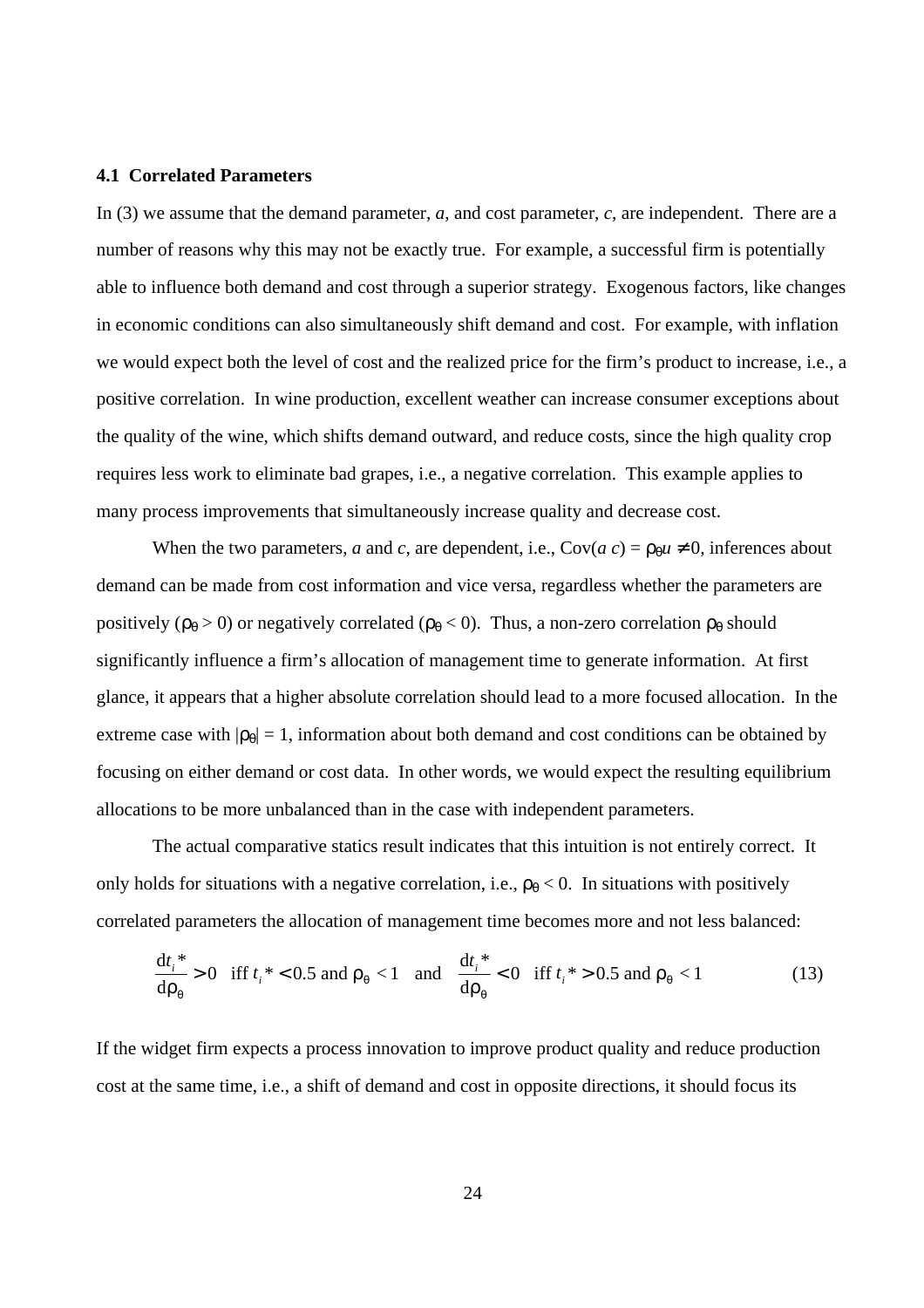management time more on either demand or cost, all else equal. If it is concerned with inflationary tendencies, it should more balance its allocation, all else equal.

The reason for this result is that the inference effect described above is dominated by the market implication of the correlation,  $\rho_{\theta}$ . Positively correlated parameters imply that any "discovered" demand increase is at least partly offset by a simultaneous cost increase, and any "discovered" cost decrease by a demand decrease. This limits the effect of information on the adjustments of quantity,  $q_i^*$ . In fact when  $p_\theta = 1$ , no information is acquired at all. Information would only reduce the level of uncertainty of a firm's knowledge, but not affect the output decision, q<sup>\*</sup>. A reduction in uncertainty about the optimal decision has no value to risk-neutral firms. In that sense, a high positive correlation,  $\rho_{\theta}$ , represents another explanation for why firms do not expect to give information a lot of weight in the same way as non-diagnostic data or ineffective resources. As the parameters are less positively correlated, the firms' incentives to specialize and focus more on either demand or cost data increase.

## **4.2 Differences Between Demand and Cost**

In many situations, firms are more knowledgeable about internal factors, have access to better data about them and are better able to process these data. With the assumptions contained in (3) and (4), we have limited our analysis to situations when firms are equally uncertain and equally able to generate information about demand and cost, respectively. This allowed us to directly examine the tradeoff between broad and detailed information.

Relaxing these assumptions is straightforward and the results are rather intuitive. Firms should allocate more management time to the factor with higher uncertainty  $(u_a$  versus  $u_c$ ) or higher effect of management time  $(\eta_a$  versus  $\eta_c$ ), all else equal. (The subscript *a* relates to demand and *c* to cost.) However, when both parameters are different, the overall effect is not immediately obvious since decreases in prior uncertainty, *u*, and increases in effectiveness, η, have opposing effects. Figure 3 provides an indication of the relative sensitivities of the resource allocation to these two effects. The horizontal axis indicates the percent decrease in one uncertainty, i.e.,  $(u_1 - u_2)/u_1$ . The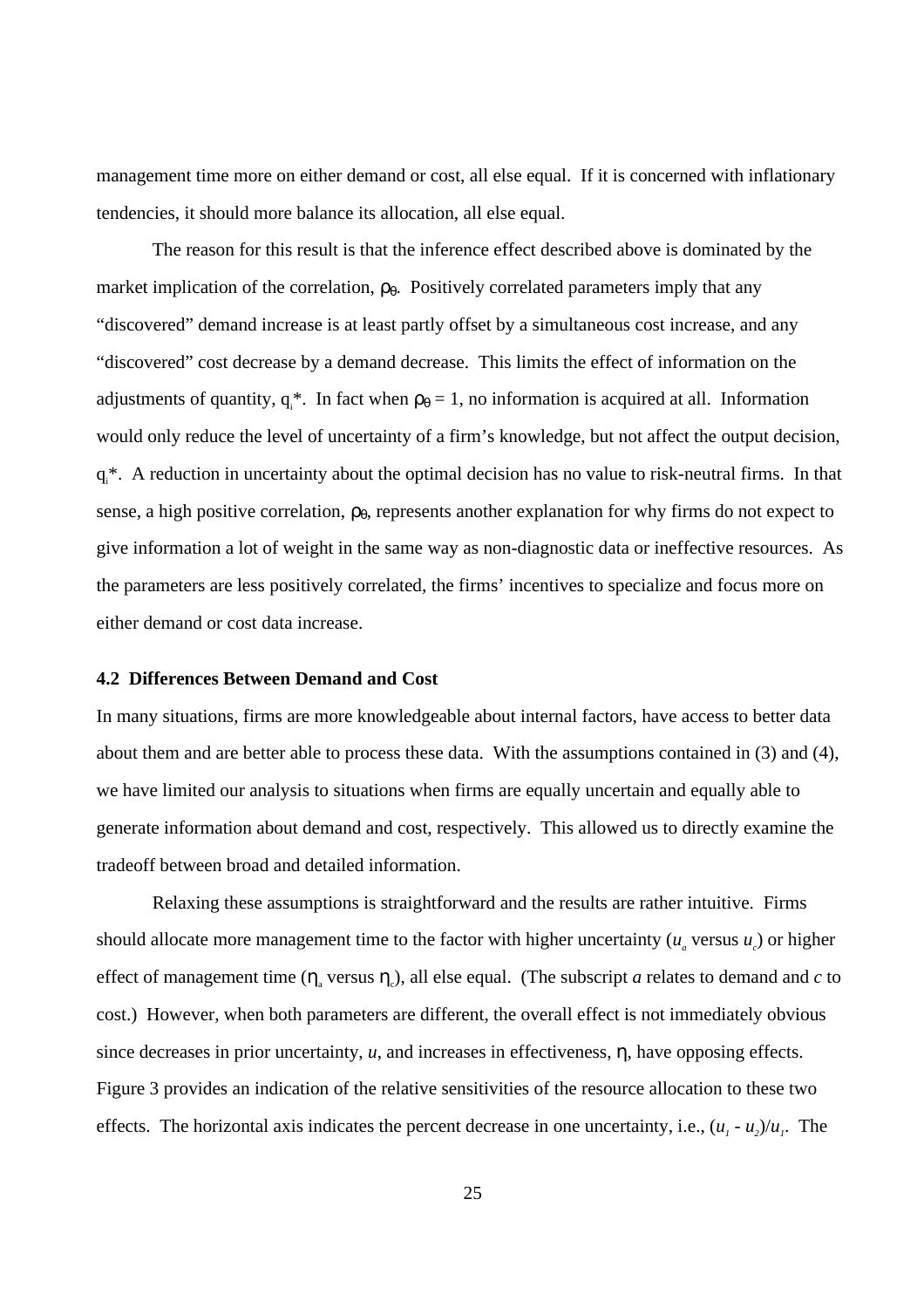

\*) This figure was created in Mathematica assuming  $\phi(\tau) = s - r\tau^k$ .

curves then indicate the percent increase in the effectiveness of management time for the same data, i.e.,  $(\eta_2 - \eta_1)/\eta_2$ , needed for the value of demand and cost information to be the same. The four curves represent four different environments as indicated in the figure. The straight line represents the points where a 1 percent decrease in uncertainty,  $u<sub>2</sub>$ , corresponds to a one percent increase in processing ability,  $\eta_2$ . Changes in other model parameters, like competition, *d*, have only a marginal impact on the curves of Figure 3.

Figure 3 illustrates that in many cases the optimal allocation of management time is more sensitive to increases in the effectiveness of management time, η, than to reductions in uncertainty, *u*. Consequently, if a firm is more uncertain about demand, but better able to obtain cost information, the latter effect often dominates and we should expect firms to focus more on cost data. For example, with high demand uncertainty,  $u_a$ , and low effectiveness,  $\eta_a$ , in processing demand data, a fifty percent decrease in cost uncertainty,  $u_c$ , relative to demand uncertainty,  $u_a$ , requires about a ten percent increase in effectiveness of management time for cost data,  $\eta_c$ . If the increase in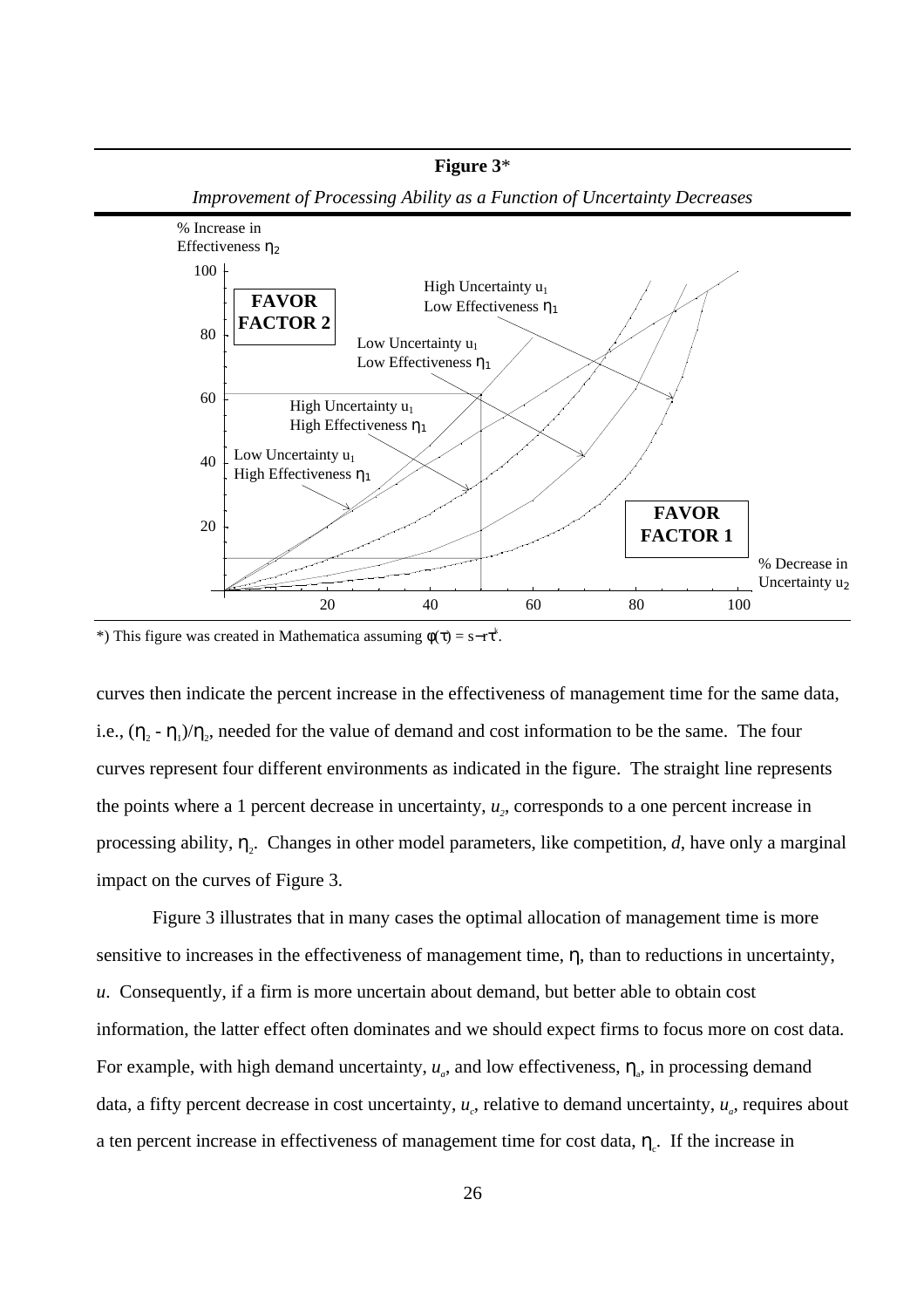effectiveness is less than that, the firm should focus more on demand, i.e., remedy the higher uncertainty. If the increase is higher, the firm should focus more on cost, i.e., take advantage of the better processing ability. When uncertainty  $u_a$  is relatively low and effectiveness  $\eta_a$ , high, the "break-even point" increases to about sixty-two percent.

Asymmetry between demand and cost can also lead to discontinuous jumps in the optimal allocation of management time as the environment changes. For example, when it is optimal to focus on cost data, for example, because of higher effectiveness,  $\eta_c$ , a marginal increase in demand uncertainty,  $u_a$ , or effectiveness in processing demand data,  $\eta_a$ , can make a focus on demand data optimal. Such a jump occurs because the equilibrium allocation of management time does not necessarily move gradually towards demand data, but jumps discontinuously, due to the convexity in the payoff function (see Figure 1c). The allocation of management time on the curves in Figure 3 is not necessarily balanced. These curves only indicate the points where the firms are indifferent between demand and cost data.

#### **4.3 Cournot Oligopoly**

The third extension examines the impact of the entry of a third identical firm. How should it allocate its management time and how should the incumbent firms react? When condition (11) holds and the incumbent firms have a balanced allocation, i.e., case 0 in Table 1, then the entrant should pursue also favor broad information, i.e.,  $t_i^* = 0.5$  (i = 1...3). However, the incentive to deviate from a balanced allocation increases as the number of firms increases. This is consistent with the finding that increasing competition leads to more unbalanced equilibrium allocations.

When the incumbents have unbalanced allocations, i.e., cases 1 or 2 in Table 1, the entrant should match the allocation of either incumbent firm, i.e.,  $t_k^* = t_i^* = 1 - t_j^*$  (i, j, k = 1..3, i  $\neq j \neq k$ ). The incumbents' allocations become more unbalanced to reflect the increase in competition and the expected profit of firm j is higher. The extension of this result to *n* firms is straightforward. With an even number of competitors, half the firms focus on demand data, the other half on cost data. With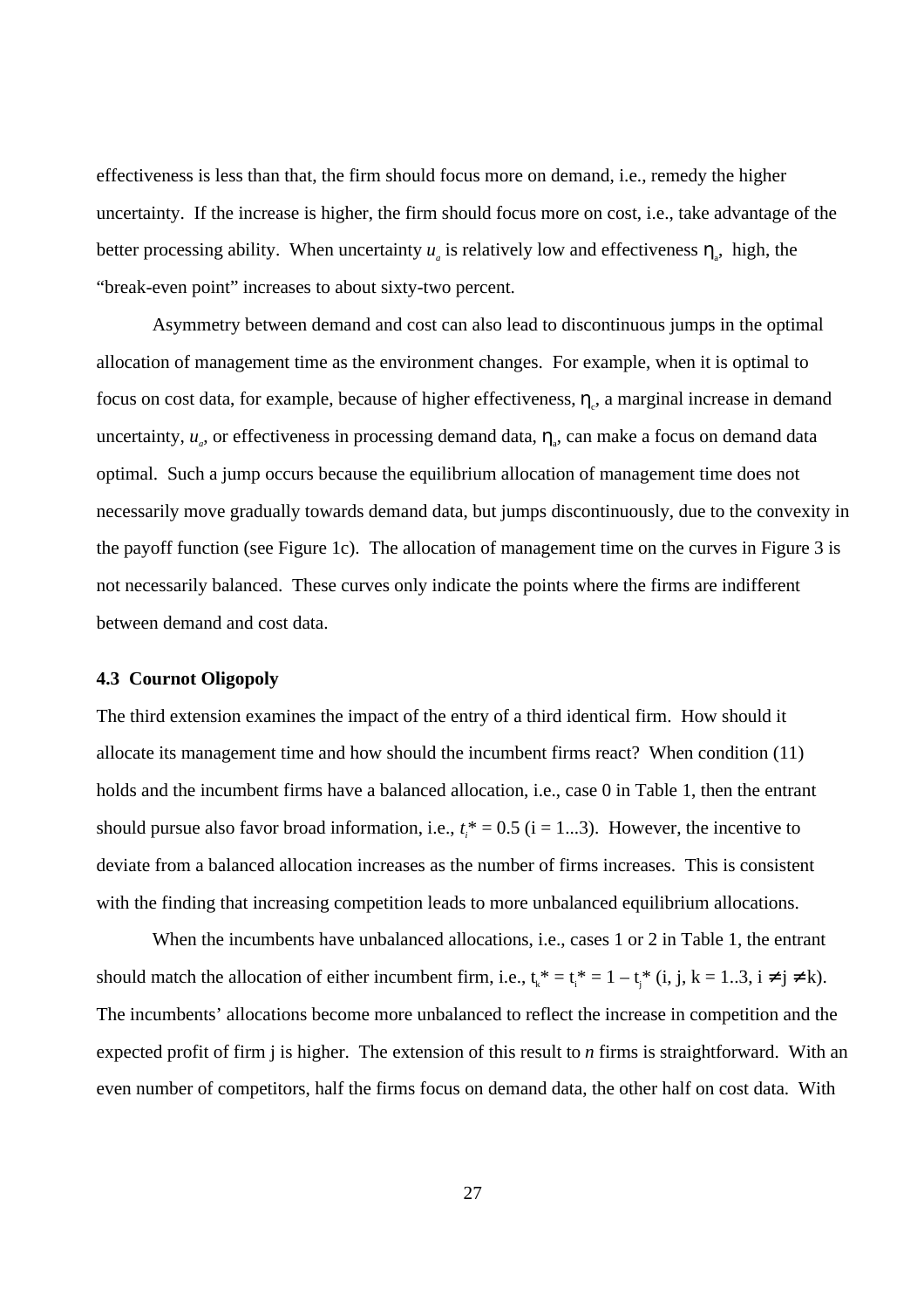an odd number of competitors, the last firm focuses either on demand or cost data. Otherwise, all findings from the Cournot duopoly model continue to hold.

In sum, relaxing these three model assumptions provides interesting additional results. However, the general insights presented in §3 are not materially affected by these changes.

#### **4.4 Model Limitations**

Our model assumes that firms "pay" for information with the allocation of a fixed and given resource, management time. While it is true that data collection is not free, our assumption reflects the reality of many cases where the limiting factor to become better informed is not the cost of data, but a firm's limited processing capacity. Managers must become informed about their business environment. Yet, a firm's number of managers is limited and each manager has limited time. The incremental benefit of more managers is limited by coordination and information dissemination problems. If the acquisition of information is limited by the costly nature of data, firms do not have to trade off breadth with depth of information, unless there is an exogenous, binding budget constraint.

Though we do not explicitly include the cost of the resources in our model, our results can be used to examine the effect of changes in the cost of the resources. A cost decrease would lead a firm to increase its management time, η, which is equivalent to an increase in the effectiveness of management time. According to Proposition 6, this leads to a more focused allocation. Thus, corporate downsizing should lead to a preference for broader and less detailed information, all else equal.

Our model considers a simultaneous one-shot game. This is justified in many situations, like the one-shot decision to set the capacity of a new production plant. Most information is acquired for problem related purposes (Deshpandé and Zaltman 1982). Often the prior commitments to data collection and processing are very strong and require a long lead time. For example, clients of IRI or AC Nielsen have to order data well in advance. The development of computer software also takes time. Assuming a leader-follower structure for decision making adds interesting competitive

28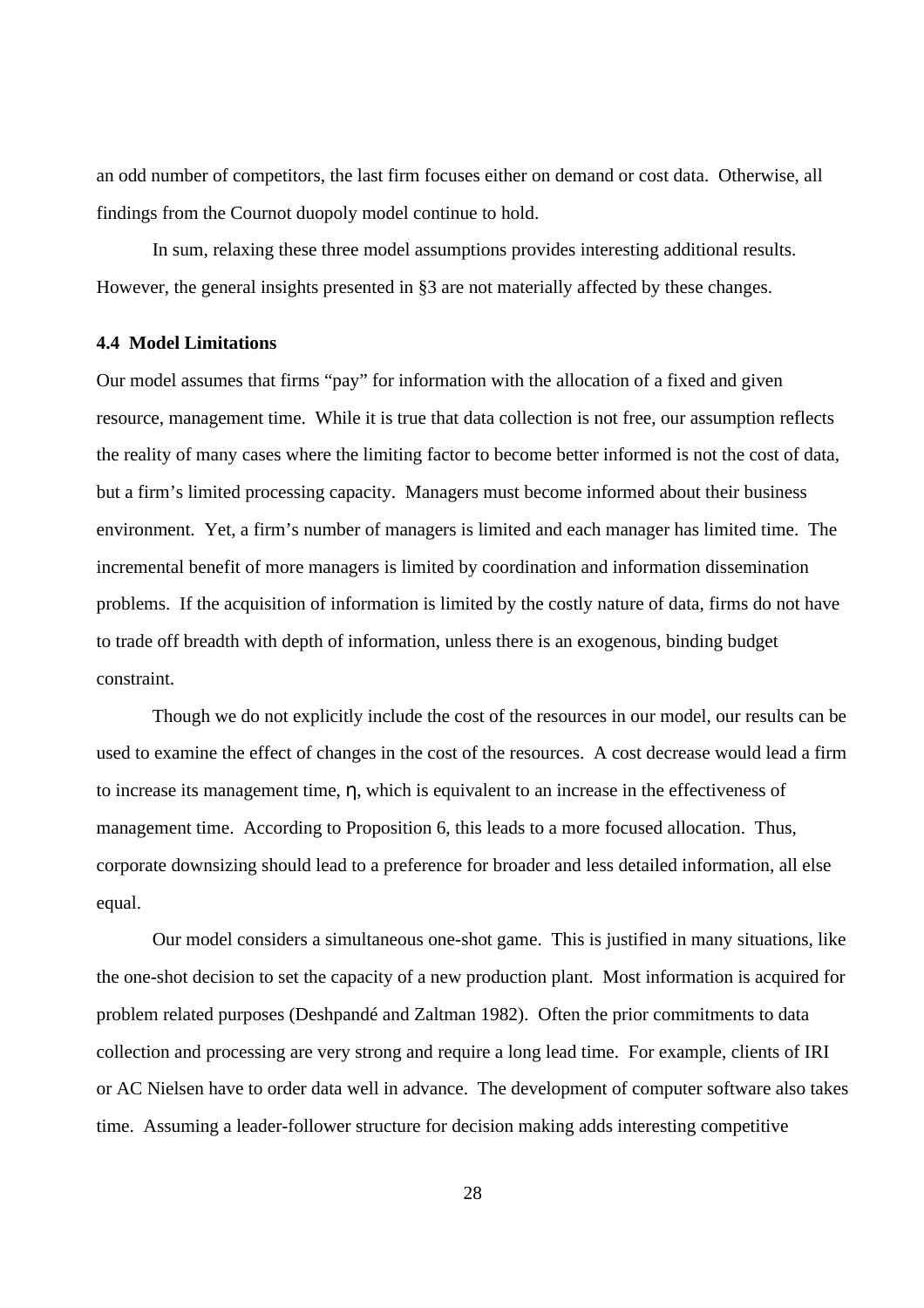interactions, since the leader has to take into account that its private information is "leaked" through its actions. Addressing this issue is left for future research.

The choice of parameters to model external and internal uncertainty provides another opportunity for future research. A preliminary analysis indicates that the results continue to hold with uncertain slope parameters. We also eliminated the need to learn about a competitor through the assumptions about common knowledge and the equilibrium concept. Alternatively, competitor decision making could be modeled through a reaction function with unknown parameters. Other possibilities include uncertainty about a competitor's prior beliefs or ability to generate information, which can be researched with the help of available data.

For reasons of parsimony we concentrated our analysis on the allocation of resources to two uncertain factors. There is no obvious reason why the results regarding the tradeoff between depth and breadth of information should not continue to hold for more than two uncertain factors. Examining the same problem when firms are not identical provides additional opportunities for future research. Some preliminary results indicate that when firms have different levels of prior uncertainty, it is possible that they focus on the same data rather on different data.

Finally, some assumptions were imposed for reasons of mathematical tractability. For example, we assume that demand and marginal cost functions are linear. Functional form assumptions are never really convincing, although our assumptions are consistent with existing analytic research on information acquisition. It also allows for less restrictive assumptions about the distributions for prior knowledge and information acquisition. In addition, there is some research suggesting that comparative statics derived from simpler models often hold more generally (Milgrom 1994).

# **5. Concluding Remarks**

This paper proposes a parsimonious game-theoretic model to examine a firm's optimal resource allocation to acquire information. The model reflects the reality of many industries where the mass of available data exceeds a firm's resources to process them. Existing analytic research in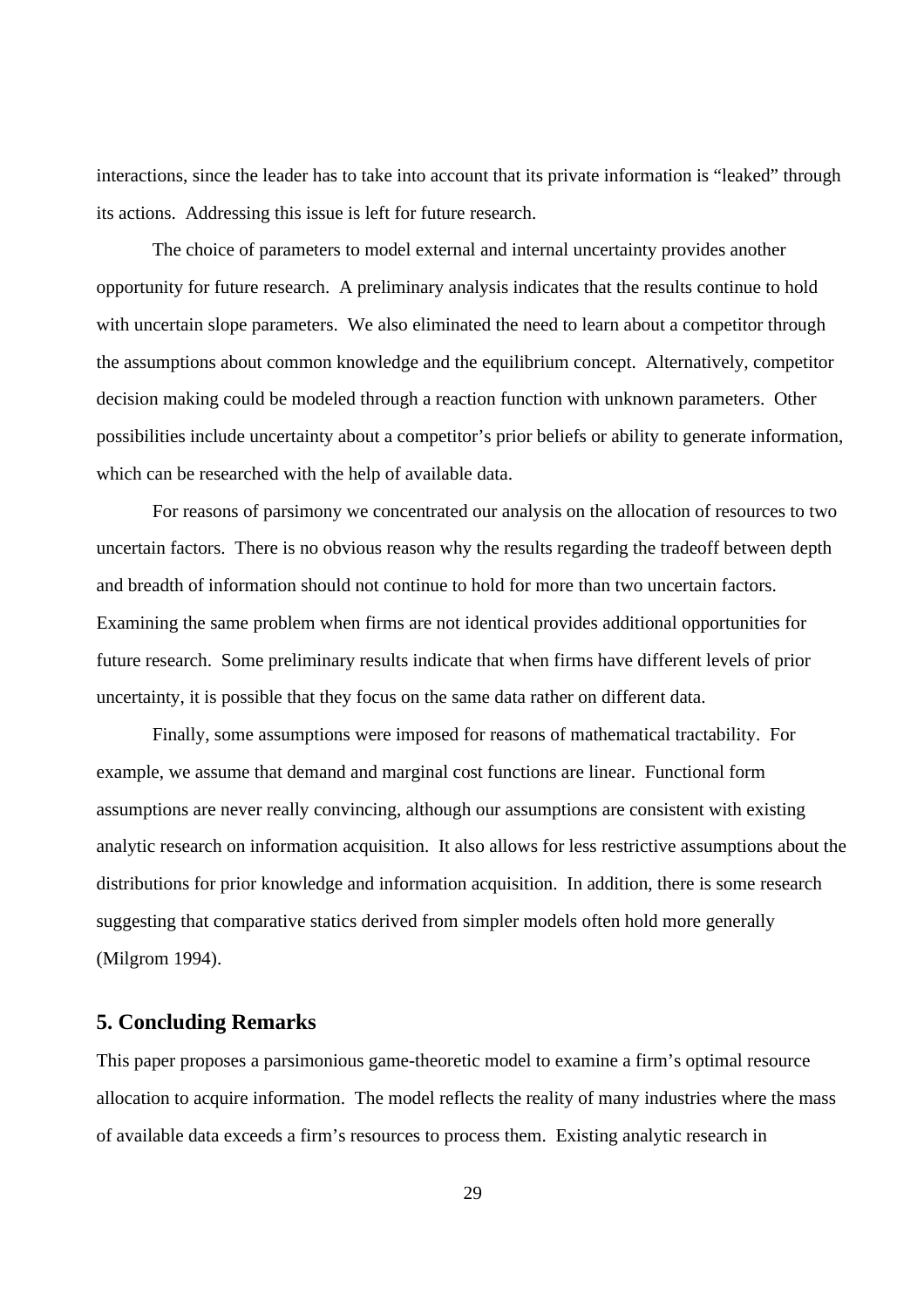economics has primarily examined *how much* demand or cost information firms should acquire. Our model allows us to explicitly examine the *tradeoff between* demand and cost information and, more importantly, between broad and detailed information about uncertain factors. Or in the words of the Greek poet quoted at the beginning of our paper, we show when a firm should be a "hedgehog" and when a "fox."

Our paper provides a number of insights that should be of value to academics studying questions of firm information acquisition and management and to data providers who want to better understand the needs and preferences of their clients. First, since the expected value of information depends on its expected impact on a firm's decision and not directly on the allocation of resources, the optimal allocation depends on the business environment. Even without differences between demand and cost with respect to uncertainty, quality and availability of data, and processing ability, a firm may prefer to focus its resources to thoroughly understand a few uncertain factors and ignore data about other factors. Second, in this situation identical duopoly firms pursue different strategies with one focusing more on external data and the other more on internal data. Third, with higher degrees of competition, higher effectiveness of management time, or less uncertainty, a firm should increasingly prefer detailed information and thus focus its resources. Fourth, marginal changes in the environment can lead to discontinuous jumps in the optimal resource allocation.

These findings suggest that acquiring detailed information through a "narrow field of vision" is optimal provided a firm can substantially reduce its uncertainty about the targeted factors. Moreover, drastic changes in firm behavior with respect to allocating resources to learn are not always caused by insufficient changes or failures in the past or discontinuous jumps in the environment. They can indicate optimal firm behavior. For example, the dramatic shift in strategy by Emerson Electric from a cost focus to an emphasis of growth (Fortune 1995) could be the optimal reaction to minor changes in the environment.

The question 'why are firms different?' has received considerable attention in the strategy literature (Rumelt, Schendel and Teece 1994). Observed differences among firms are often explained with differences in resource endowments or core capabilities. One reason for developing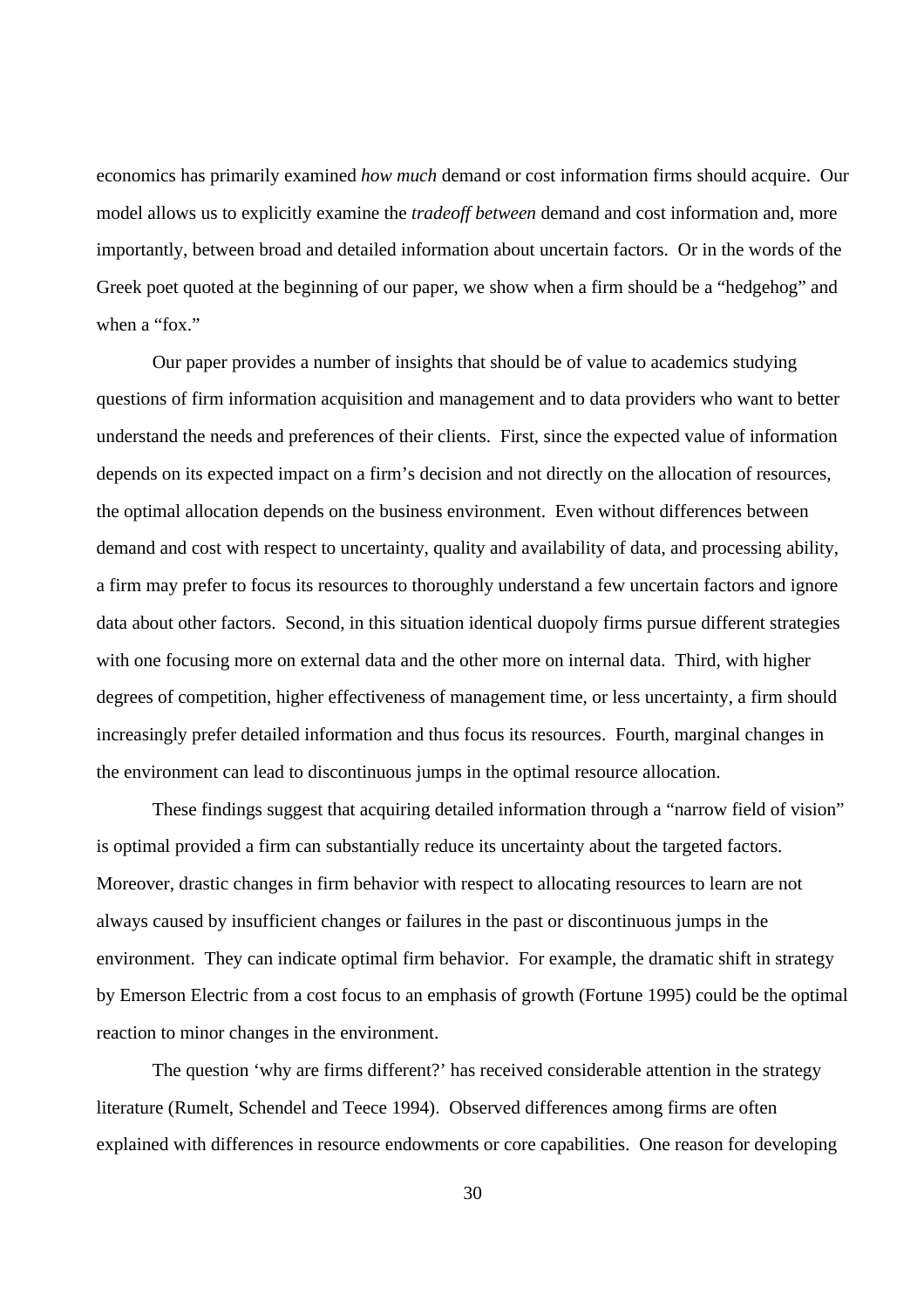different resources or capabilities is that, in equilibrium, identical firms may want to learn about different uncertain factors of their business environment.

Finally, in the previous we raised a number of interesting research questions that can be addressed with the help of our framework. Beyond these theoretical issues there is the potential for empirical research to test our predictions.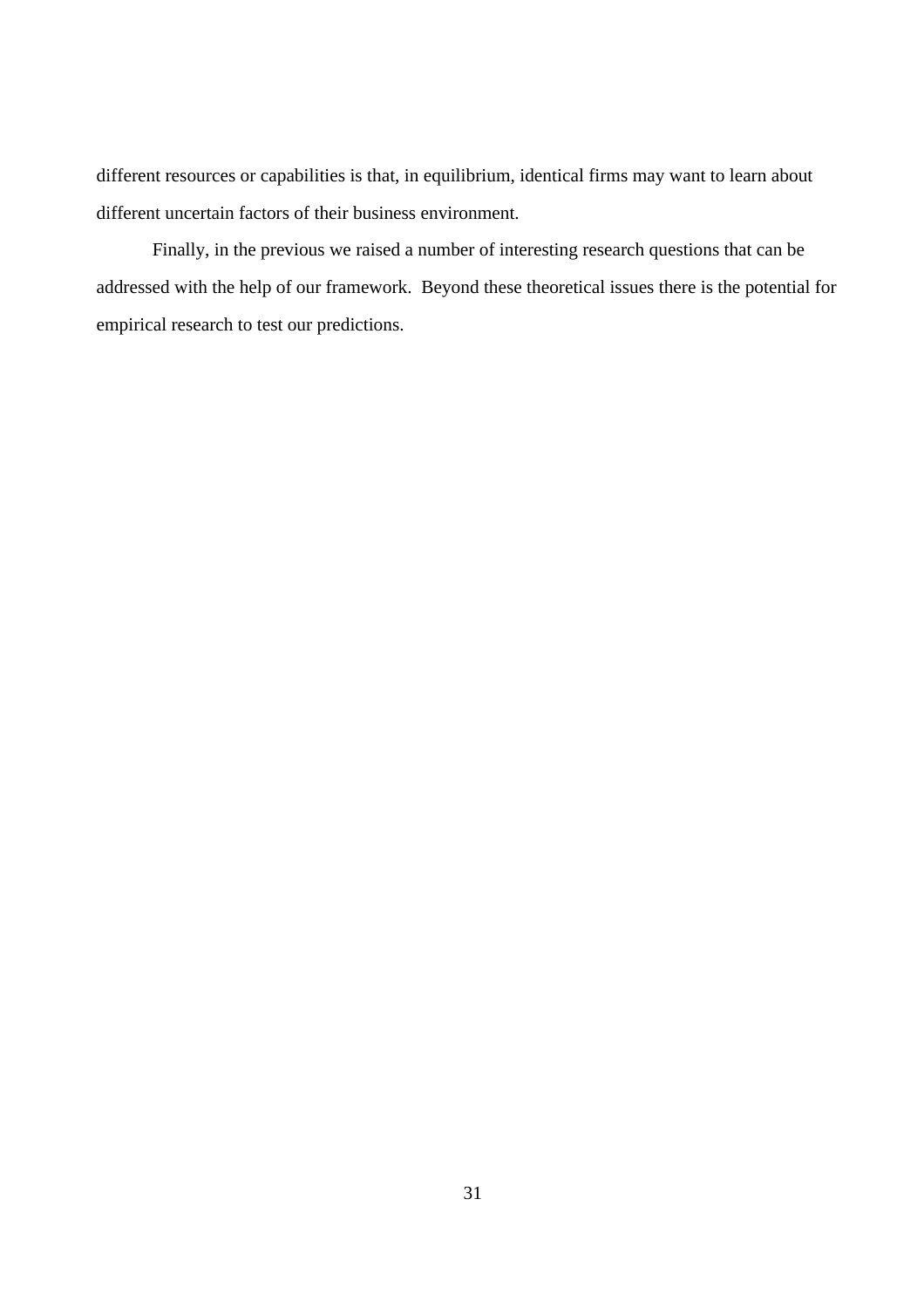# **Appendix A**

## **Proof of Proposition 1**

Expected profit for the second-stage quantity decision is:

$$
E_i\big[\pi_i\big| x_i\big] = E_i\big[a - c - d \cdot q_j\big| x_i\big] \cdot q_i - \beta \cdot q_i^2, \quad i, j = 1, 2, i \neq j. \tag{A.1}
$$

Using the first-order condition,  $\frac{\partial E_i \pi}{\partial q_i} = 0$ , the quantity decision is:

$$
q_{i}^* = \frac{\mu_a + w_{ai}(x_{ai} - \mu_a) - \mu_c - w_{ci}(x_{ci} - \mu_c) - d \cdot E_i[q_j^*|x_i]}{2\beta}.
$$
 (A.2)

In equilibrium, firm j is expected to adhere to the decision rule of Proposition 1. From (6) follows

$$
E_i\Big[q_j*|x_i\Big] = E_i\Big[Q + K_{aj}\Big(x_{aj} - \mu_a\Big) + K_{cj}\Big(x_{cj} - \mu_c\Big)|x_i\Big] = Q + K_{aj}w_{ai}\Big(x_{ai} - \mu_a\Big) + K_{cj}w_{ci}\Big(x_{ci} - \mu_c\Big),
$$

which results in the following five equations for i, j = 1, 2, i  $\neq$  j:

$$
Q = \frac{\mu_a - \mu_c - d \cdot Q}{2\beta}, \quad K_{ai} = w_{ai} \frac{1 - d \cdot K_{aj}}{2\beta} \quad \text{and} \quad K_{ci} = -w_{ci} \frac{1 + d \cdot K_{cj}}{2\beta}.
$$
 (A.3)

Proposition 1 follows immediately by solving these equations. ■

## **Second-Order Conditions**

$$
\frac{\partial^2 Z_i(t)}{\partial t_i^2} = \frac{K_{ai}^2}{\xi_a^2} \left[ \frac{8\beta^2 \phi'(t_i^*)^2}{u + \phi(t_i^*)} \left( \zeta_a + d^2 w_{ai} w_{aj} \right) - \xi_a \zeta_a \phi''(t_i^*) \right] + \frac{K_{ci}^2}{\xi_c^2} \left[ \frac{8\beta^2 \phi'(1 - t_i^*)^2}{u + \phi(1 - t_i^*)} \left( \zeta_c + d^2 w_{ci} w_{cj} \right) - \xi_c \zeta_c \phi''(1 - t_i^*) \right] < 0.
$$
\n(A.4)

From (A.4) follows immediately that  $\phi'' > 0$  is necessary for any interior solution, i.e.,  $0 < t_i < 1$ . As a result, the payoff function,  $Z_i(t)$ , is not necessarily concave for all parameter values.

## **Best Response Functions**

The slope of the best response functions  $r_i(t_j)$ , i, j = 1, 2, i  $\neq$  j follows from the cross partial derivatives, i.e.,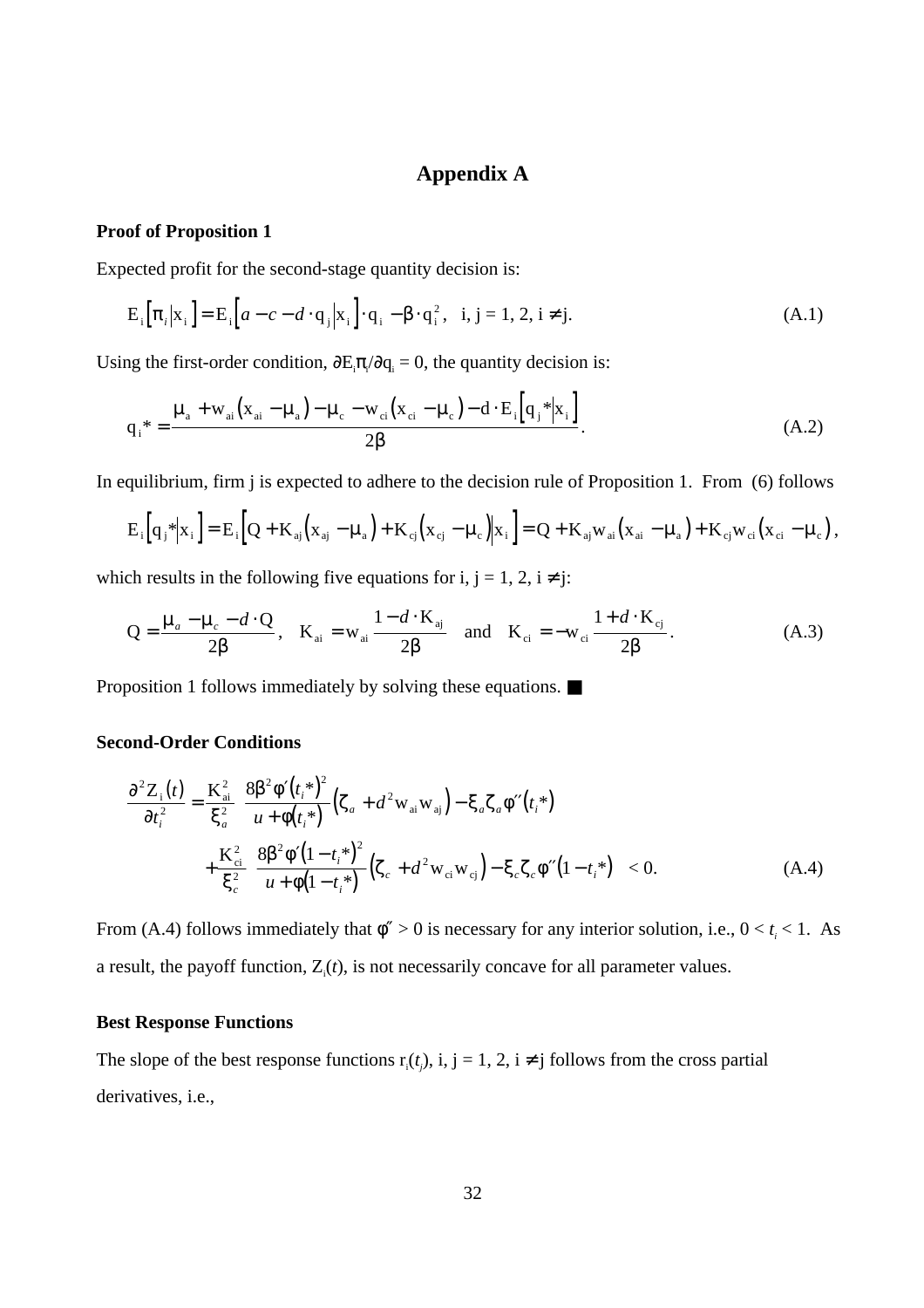$$
\frac{\partial^2 Z_i(t)}{\partial t_i \partial t_j} = -\frac{K_{ai}}{\xi_a^3} 4\beta d w_{ai} w_{aj} \frac{\phi'(t_i) \phi'(t_j)}{u + \phi(t_j)} \Big[ 8\beta^2 (\beta - d w_{ai}) + d^2 w_{ai} w_{aj} (4\beta - d w_{ai}) \Big] + \frac{K_{ci}}{\xi_c^3} 4\beta d w_{ci} w_{cj} \frac{\phi'(1 - t_i) \phi'(1 - t_j)}{u + \phi(1 - t_j)} \Big[ 8\beta^2 (\beta - d w_{ci}) + d^2 w_{ci} w_{cj} (4\beta - d w_{ci}) \Big] < 0. \tag{A.5}
$$

The two brackets of (A.5) are always positive and the two leading factors always negative. The second factor is negative because  $K_{ci} < 0$  (see (7)). Thus, the slope of the best response functions is always negative for  $t_i \neq 0.5$ , i = 1, 2.

#### **Proof of Proposition 4**

A sufficient and (almost) necessary condition for the equilibrium allocation,  $t_i^* = 0.5$ ,  $i = 1, 2$ , to be locally stable is (Varian 1992):

$$
\begin{vmatrix}\n\frac{\partial^2 Z_i(t)}{\partial t_i^2} & \frac{\partial^2 Z_i(t)}{\partial t_i \partial t_j} \\
\frac{\partial^2 Z_j(t)}{\partial t_j \partial t_i} & \frac{\partial^2 Z_j(t)}{\partial t_j^2}\n\end{vmatrix} > 0.
$$
\n(A.6)

Due to the symmetry of the payoff function,  $Z_i(t)$ , at  $t_i = 0.5$  (i = 1, 2), this simplifies to  $\frac{\partial^2 Z_i(t)}{\partial t_i^2}$  – ∂<sup>2</sup>Z<sub>i</sub>(*t*)/∂*t<sub>i</sub>*∂*t<sub>j</sub>* < 0. Condition (11) follows immediately. Moreover,

$$
\frac{\text{Condition (11)}}{\partial^2 Z_i(t)/\partial t_i^2} = \frac{(4\beta^2 + d^2W^2)(2\beta + dW)}{4\beta(2\beta^2 + d^2W^2)} > 1 \text{ for } d > 0,
$$

where  $W = w_{ak}(t_k = 0.5) = w_{ck}(t_k = 0.5)$ , k = i, j. Hence, the condition for  $\phi''$  from the second-order conditions  $(A.4)$  is less restrictive and the payoff function,  $Z_i(t)$ , is bounded and concave when condition (11) holds. This together with the fact that the best response functions,  $t_i = r_i(t_j)$ , are monotone decreasing ensures existence and uniqueness of the equilibrium,  $t_i^* = 0.5$ ,  $i = 1, 2$  (Huang and Li 1990). ■

#### **Proof of Proposition 5**

First, any equilibrium at  $t_i = 0.5$ , i = 1, 2, cannot be stable when condition (11) is violated. The reaction function for firm i is flatter than the reaction function for firm j at  $t_i = 0.5$  (see Figure 1c).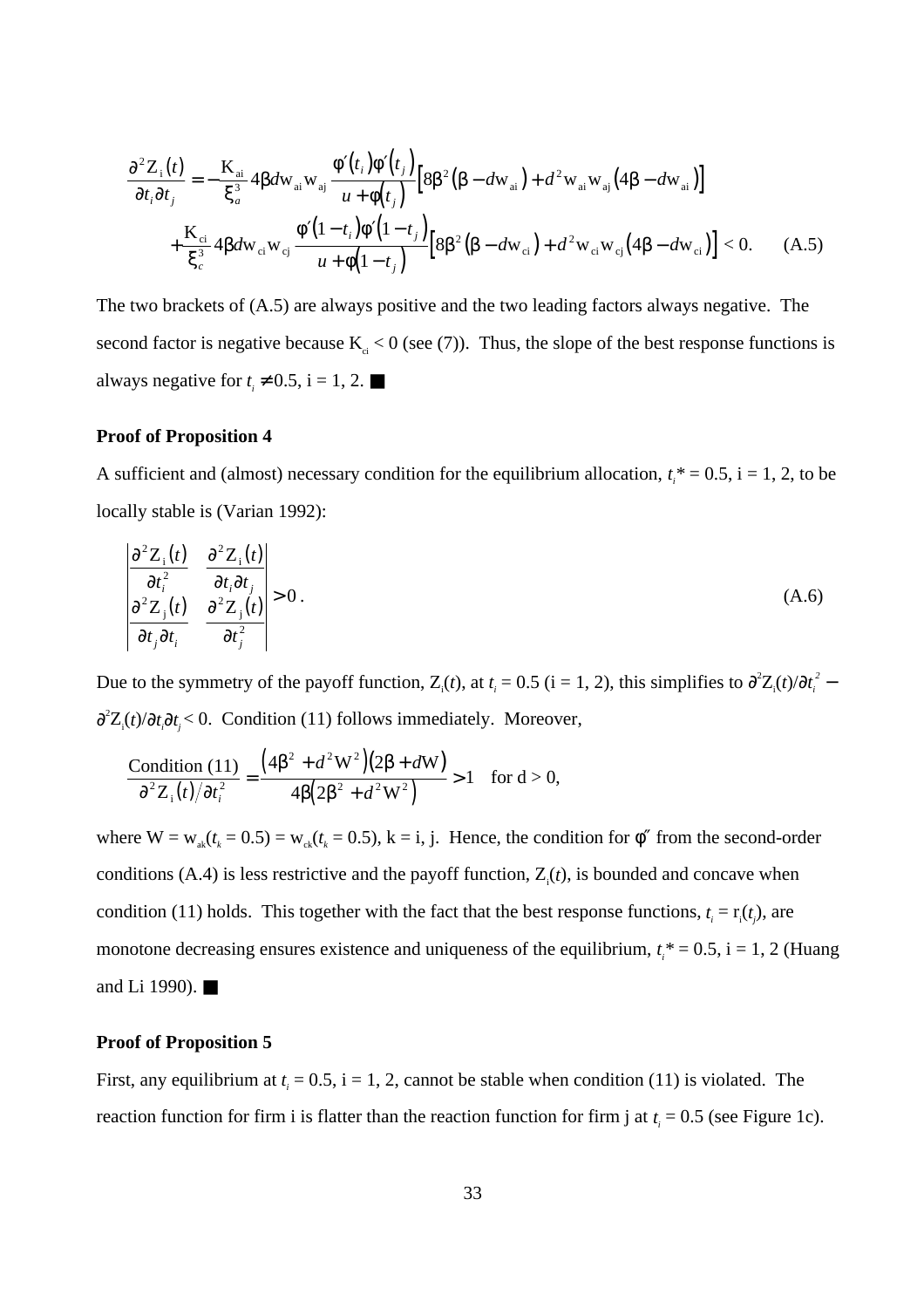Second, the best response functions,  $t_i = \mathbf{r}_i(t_j)$ , can cross the equilibrium line (10) at most once for  $0 <$  $t_i < 0.5$  or  $0.5 < t_i < 1$ . This follows from the payoff function,  $Z_i(t)$ , which consists of two additive parts, namely the expected value of demand information and the expected value of cost information (see (8)).

The expected value of demand information for  $0 \le t_i \le 1$  increases (i) at a decreasing rate, (ii) first at a decreasing rate and then at an increasing rate or (iii) at an increasing rate. Correspondingly, the expected value of cost information decreases with  $t_i$  (i) at an increasing rate, (ii) first at an increasing rate and then at a decreasing rate, or (iii) at a decreasing rate. Case (i) leads to a balanced allocation (Proposition 4), since the sum of two concave payoff functions is again concave. Case (iii) only has corner solutions, since the payoff function,  $Z_i(t)$ , is the sum of two convex functions and thus convex. Case (ii) allows for the possibility of higher expected profits for  $t_i \neq 0.5$  even when  $t_i = 0.5$  is a maximum. However for any given  $t_j$ , the payoff function,  $Z_i(t)$ , can have at most one maximum for  $t_i < 0.5$  (and one for  $1-t_i > 0.5$  due to the symmetry of  $Z_i(t)$ ), since the second derivative of the payoff function for demand (cost) information changes its sign at most once. In other words, the payoff function,  $Z_i(t)$ , is quasi-concave for  $0 \le t_i < 0.5$  and for  $0.5 < t_i \le 1$ . If the best response function,  $r_i(t_j)$ , does not cross the equilibrium line (10) for any  $t_i \neq 0.5$ , the game has only corner solutions, i.e.,  $t_i^* = 1 - t_j^* = 0$ , 1, i, j = 1, 2, i ≠ j. ■

#### **Proof of Proposition 6**

Since the proof of the effect of changes in  $\eta$ , *d*,  $\beta$  is similar, we present only the proof for the effect of *u*. The overall effect of changes in uncertainty, *u*, follows from

$$
\left[\frac{\partial^2 Z_i(t)}{\partial t_i^2} + \frac{\partial^2 Z_i(t)}{\partial t_i \partial t_j} \frac{\partial t_j^*}{\partial t_i}\right] \frac{dt_i}{du} + \left[\frac{\partial^2 Z_i(t)}{\partial t_i \partial u} + \frac{\partial^2 Z_i(t)}{\partial t_i \partial t_j} \frac{\partial t_j^*}{\partial u}\right] = 0.
$$
 (A.7)

From the stability condition (A.6) and  $\partial t_j^* / \partial t_i = -1$  (see (10)) follows that the first bracket is always negative. The sign of the total effect of a change in uncertainty  $u$ ,  $dt/du$ , is determined by the sign of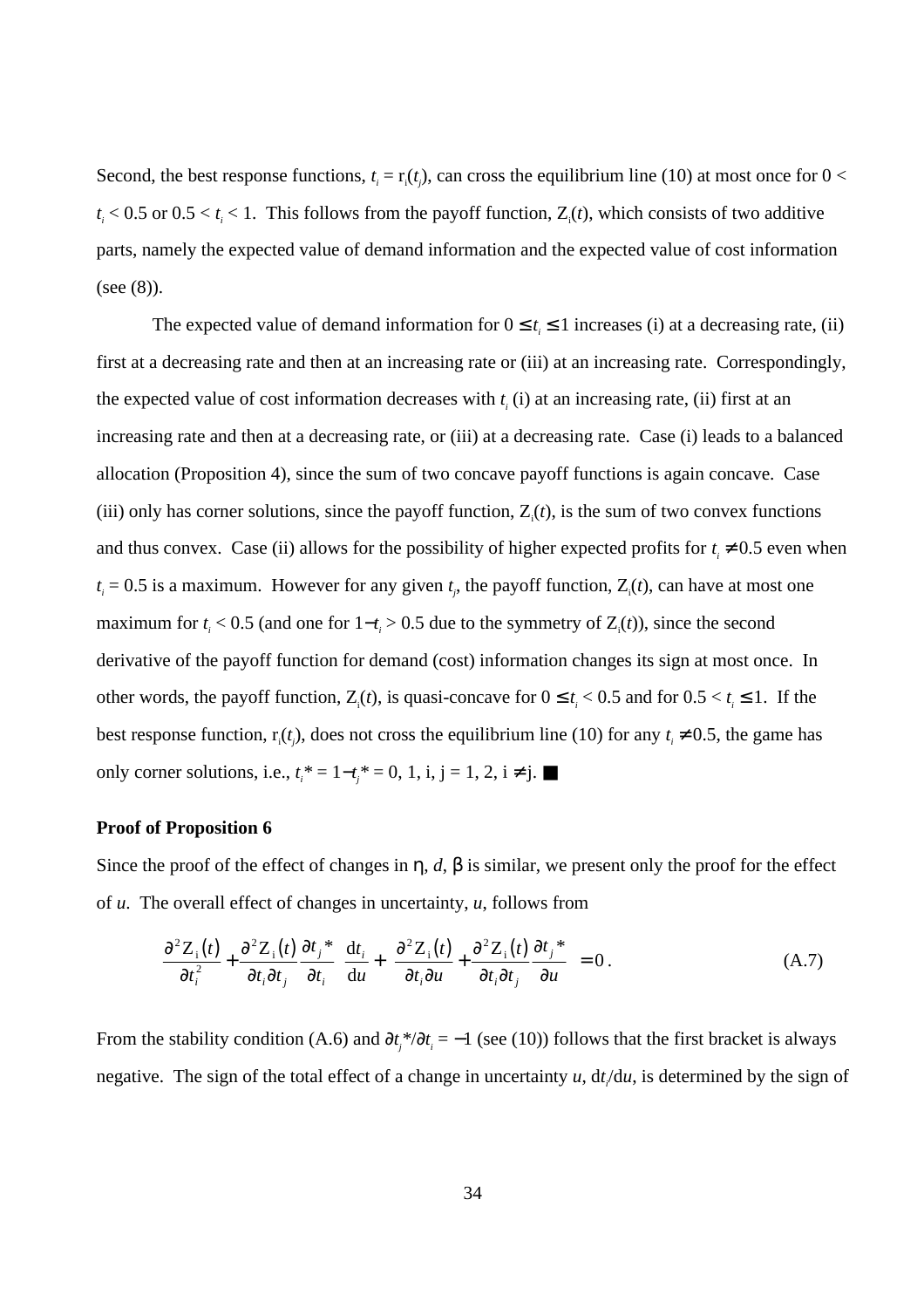the second bracket. The sign of  $\frac{\partial^2 Z_i(t)}{\partial t_i \partial t_j}$  is negative (see A.5). The sign of the first part of the second bracket is determined by

$$
\frac{\partial^2 Z_i(t)}{\partial t_i \partial u} = -\frac{K_{ai} \phi'(t_i)}{\xi_a^2} \left[ 2\xi_a \zeta_a \frac{\partial K_{ai}}{\partial u} + 8\beta^2 d^2 K_{ai} \left( w_{ai} \frac{\partial w_{aj}}{\partial u} + w_{aj} \frac{\partial w_{ai}}{\partial u} \right) \right] + \frac{K_{ci} \phi'(1-t_i)}{\xi_c^2} \left[ 2\xi_c \zeta_c \frac{\partial K_{ci}}{\partial u} + 8\beta^2 d^2 K_{ci} \left( w_{ci} \frac{\partial w_{cj}}{\partial u} + w_{cj} \frac{\partial w_{ci}}{\partial u} \right) \right].
$$
 (A.8)

When  $t_i = t_j = 0.5$ , the two parts are identical and  $\frac{\partial^2 Z_i(t)}{\partial t_i \partial u} = 0$ . The first part is positive and of larger magnitude when  $t_i^*$  < 0.5. The second part is negative and of larger magnitude when  $t_i^*$  > 0.5. Thus,  $\frac{\partial^2 Z_i(t)}{\partial t_i \partial u} > 0$  when  $t_i^* < 0.5$  and  $\frac{\partial^2 Z_i(t)}{\partial t_i \partial u} < 0$  when  $t_i^* > 0.5$ . The sign for  $\frac{\partial t_j^*}{\partial u}$  is found similarly. However, from Proposition 2 follows that when  $t_i^*$  < 0.5, then  $t_j^*$  > 0.5. In other words, in equilibrium when  $\partial^2 Z_i(t)/\partial t_i \partial u > 0$ , then  $\partial t_j^* / \partial u < 0$ , and vice versa. As a result, both parts of the second bracket of (A.7) are positive when  $t_i^*$  < 0.5, negative when  $t_i^*$  > 0.5, and zero when  $t_i^*$  $= 0.5$ , yielding the result presented in Proposition 6. In sum, as uncertainty, *u*, increases, the equilibrium allocations,  $t_i^*$ , i = 1, 2, become more balanced.  $\blacksquare$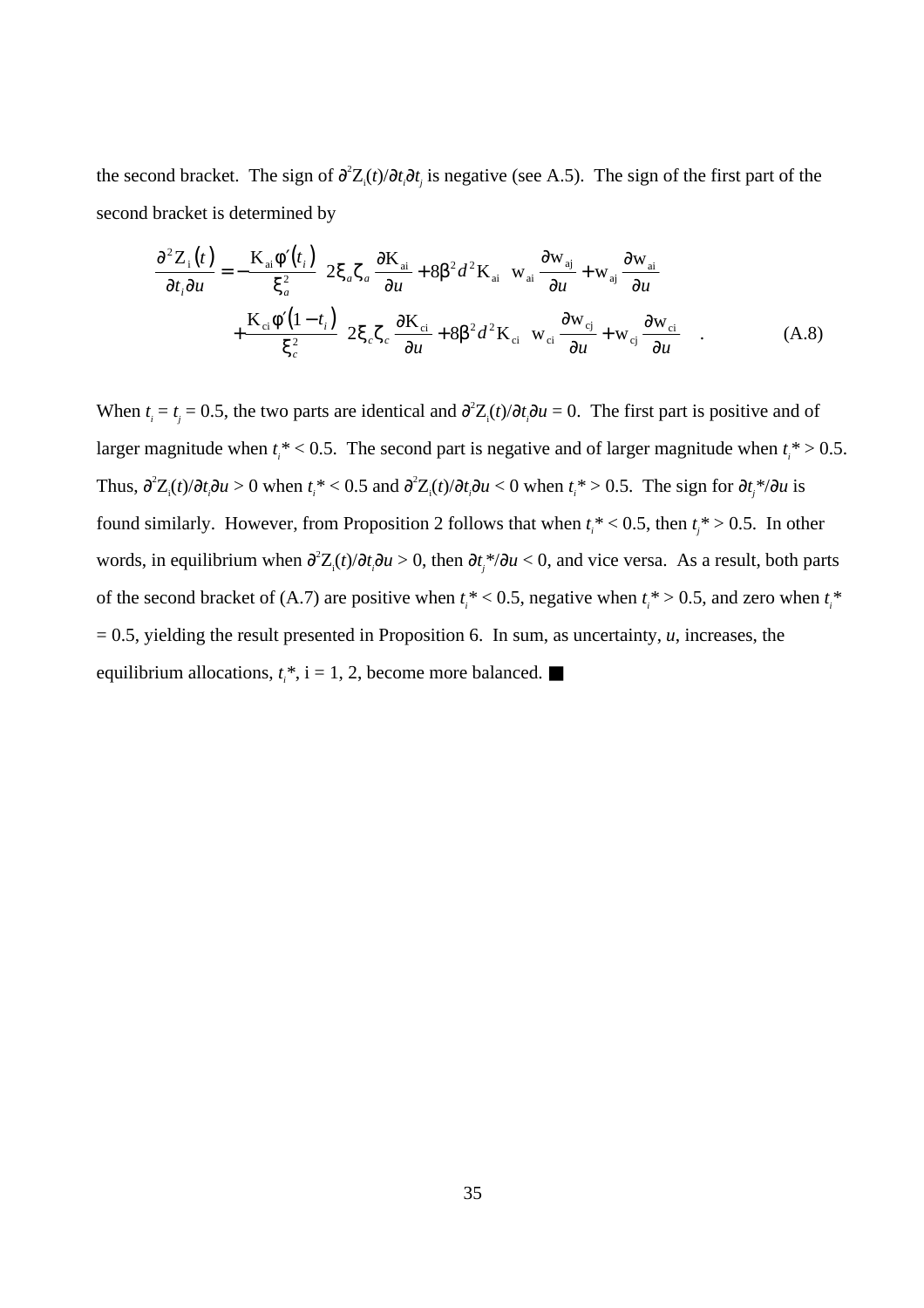# **References**

Bettman, James R. (1979), *An Information Processing Theory of Consumer Choice.* Reading, MA: Addison Wesley.

Blattberg, Robert C. and Rashi Glazer (1994), "Marketing in the Information Revolution," in *The Marketing Information Revolution* (R. C. Blattberg, R. Glazer and J. D. C. Little, Eds.), Boston, MA: HBS Press, 9–29.

———, ——— and John D. C. Little (1994), *The Marketing Information Revolution*. Boston. MA: HBS Press.

Business Week (1996), "Strategic Planning," August 26, 1996, 46–52.

Cyert, Richard M., Praveen Kumar and Jeffrey R. Williams (1993), "Information, Market Imperfections and Strategy," *Strategic Management Journal*, 14 (Special Issue), 47–58.

Day, George S. and Prakash Nedungadi (1994), "Managerial Representations of Competitive Advantage," *Journal of Marketing*, 58 (April), 31–44.

Deshpandé, Rohit and Gerald Zaltman (1982), "Factors Affecting the Use of Market Research Information: A Path Analysis," *Journal of Marketing Research*, 19 (February), 14–31.

Drucker, Peter F. (1997), "The Future That Has Already Happened," *Harvard Business Review*, September-October, 20–24.

Eisenhardt, Kathleen (1989), "Making Fast Strategic Decisions in High-Velocity Environments," *Academy of Management Journal*, 32, 543–576.

Ericson, William A. (1969), "A Note on the Posterior Mean of a Population Mean," *Journal of the Royal Statistical Society*, 31 (2), 332–334.

Fortune (1993), "Dinosaurs?" May 3, 1993, 36–42.

— (1995), "Growing Your Company: Five Ways To Do It Right," November 25, 1995, 32–38.

Fudenberg Drew and Jean Tirole (1991), *Game Theory*. Cambridge, MA: MIT Press.

Gal-Or, Esther (1985), "Information Sharing in Oligopoly," *Econometrica*, 53 (March), 329–343.

——— (1988), "The Advantages of Imprecise Information," *RAND Journal of Economics*, 19 (Summer), 266–275.

Glazer, Rashi, Joel Steckel and Russell Winer (1992), "Locally Rational Decision Making: The Distracting Effect of Information on Managerial Performance," *Management Science*, 38 (February), 212–226.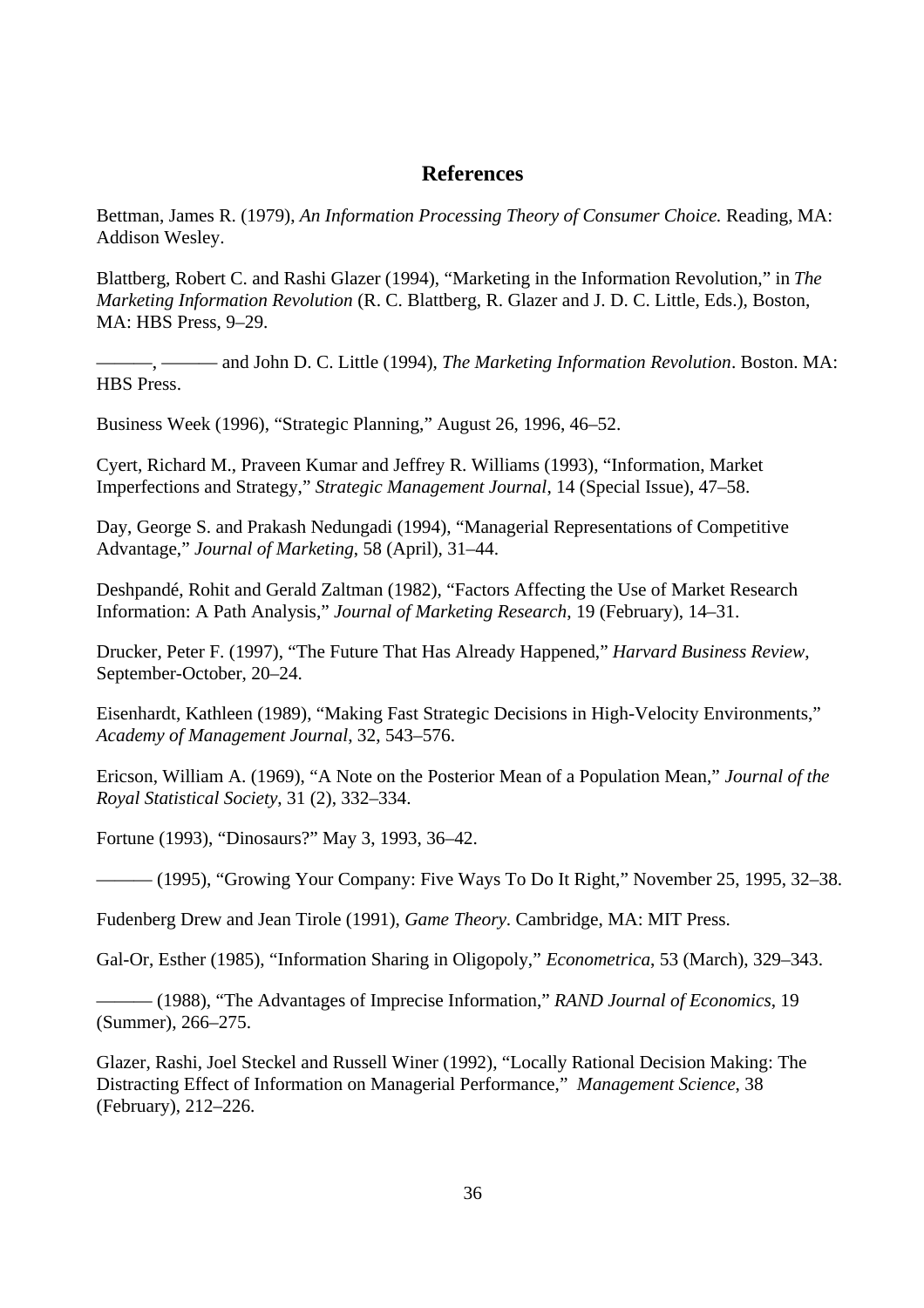Grossman, Sanford J., Richard E. Kihlstrom and Leonard J. Mirman (1977), "A Bayesian Approach to the Production of Information and Learning By Doing," *Review of Economic Studies*, 44 (3), 533– 547.

——— and Joseph E. Stiglitz (1980), "On the Impossibility of Informationally Efficient Markets," *American Economic Review*, 70, 393–408.

Harrington, Joseph E. Jr., "Experimentation and Learning in a Differentiated-Products Duopoly," *Journal of Economic Theory*, 66, 275–288.

Huang, Chi-Fu and Lode Li (1990), "Continuous Time Stopping Games With Monotone Reward Structures," *Mathematics of Operations Research*, 15 (August), 496–507.

Hwang, Hae-Shin (1993), "Optimal Information Acquisition for Heterogeneous Duopoly Firms," *Journal of Economic Theory*, 59, 385–402.

*Information Week* (1994), "????", (May 23, 1994).

Kahneman, Daniel (1973), *Attention and Effort.* Englewood Cliffs, NJ: Prentice Hall.

Kelly, Paul J. (1994), "Still Waiting for the Information Age," *Marketing News*, 28 (12), 4–5.

Kreps, David and John Scheinkman (1983), "Quantity Precommitment and Bertrand Competition Yield Cournot Outcomes," *Bell Journal of Economics*, 14, 326–337.

Li, Lode, Richard D. McKelvey and Talbot Page (1987), "Optimal Research for Cournot Oligopolists," *Journal of Economic Theory*, 42, 140–166.

Little, John D. C. (1966), "A Model of Adaptive Control of Promotional Spending," *Operations Research* 14 (November-December), 1075–1097.

Machlup, F. and Una Mansfield (1983), *The Study of Information: Interdisciplinary Messages.* New York, NY: John Wiley & Sons, Inc.

Malueg, David A. and Shunichi O. Tsutsui (1996), "Duopoly Information Exchange: The Case of Uncertain Slope," *Journal of Industrial Organization*, 14 (1), 119–136.

Matthews, Steven (1984), "Information Acquisition in Discriminatory Auctions," in *Bayesian Models in Economic Theory* (Marcel Boyer and Richard E. Kihlstrom, Eds.), Amsterdam, NL: Elsevier, 181–207.

McCann, John H. and John P. Gallagher (1990), *Expert Systems for Scanner Data Environments: The Marketing Workbench Laboratory Experience*. Boston, MA: Kluwer Academic Publishers.

Milgrom, Paul (1981), "Rational Expectations, Information Acquisition, and Competitive Bidding," *Econometrica*, 49, 921–943.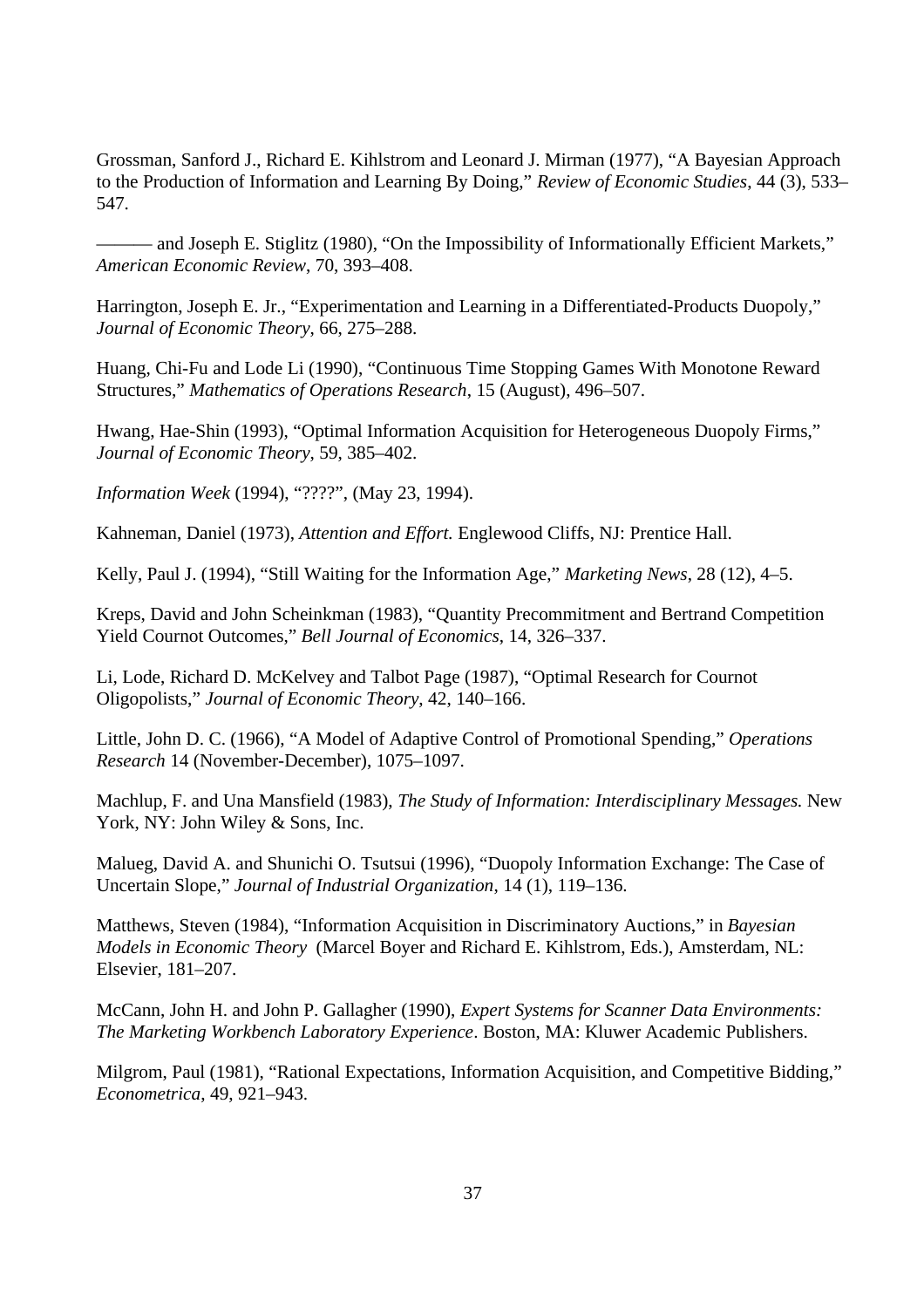——— (1994), "Comparing Optima: Do Simplifying Assumptions Affect Conclusions?" *Journal of Political Economy*, 102 (3), 607–615.

Moorman, Christine (1995), "Organizational Market Information Processes: Cultural Antecedents and Product Outcomes," *Journal of Marketing Research*, 32 (August), 318–335.

Murray, Peter and Andrew Myers (1997), "The Facts About Knowledge," *Information Strategy*, 1 (September), 29–33.

Narver, John C. and Stanley F. Slater (1990), "The Effect of a Market Orientation on Business Profitability," *Journal of Marketing*, 54 (October), 20–35.

———, Robert Jacobson and Stanley F. Slater (1993), "Market Orientation and Business Performance: An Analysis of Panel Data," Cambridge, MA: Marketing Science Institute, Report 93- 121.

Rogers, Everett M. (1983), *Diffusion of Innovations.* New York, NY: The Free Press.

Rumelt, Richard P., Dan E. Schendel and David J. Teece (1994), *Fundamental Issues in Strategy*. Boston, MA: HBS.

Sarvary, Miklos and Philip M. Parker (1997), "Marketing Information: A Competitive Analysis," *Marketing Science*, 16 (1), 24–38.

Simon, Herbert A. (1957), *Models of a Man.* New York, NY: John Wiley & Sons, Inc.

——— (1993), "Strategy and Organizational Evolution," *Strategic Management Journal*, 14, 131– 142.

Thomas, James B., Shawn M. Clark and Dennis A. Gioia (1993), "Strategic Sensemaking and Organizational Performance: Linkages Among Scanning, Interpretation, Action and Outcomes," *Academy of Management Journal*, 36 (April), 239–270.

Varian, Hal R. (1992), *Microeconomic Analysis.* New York, NY: W.W. Norton (5th edition).

Verrecchia, Richard E. (1982), "Information Acquisition in a Noisy Rational Expectations Economy," *Econometrica*, 50, 1415–1430.

Vives, Xavier (1984), "Duopoly Information Equilibrium: Cournot and Bertrand," *Journal of Economic Theory*, 34, 71–94.